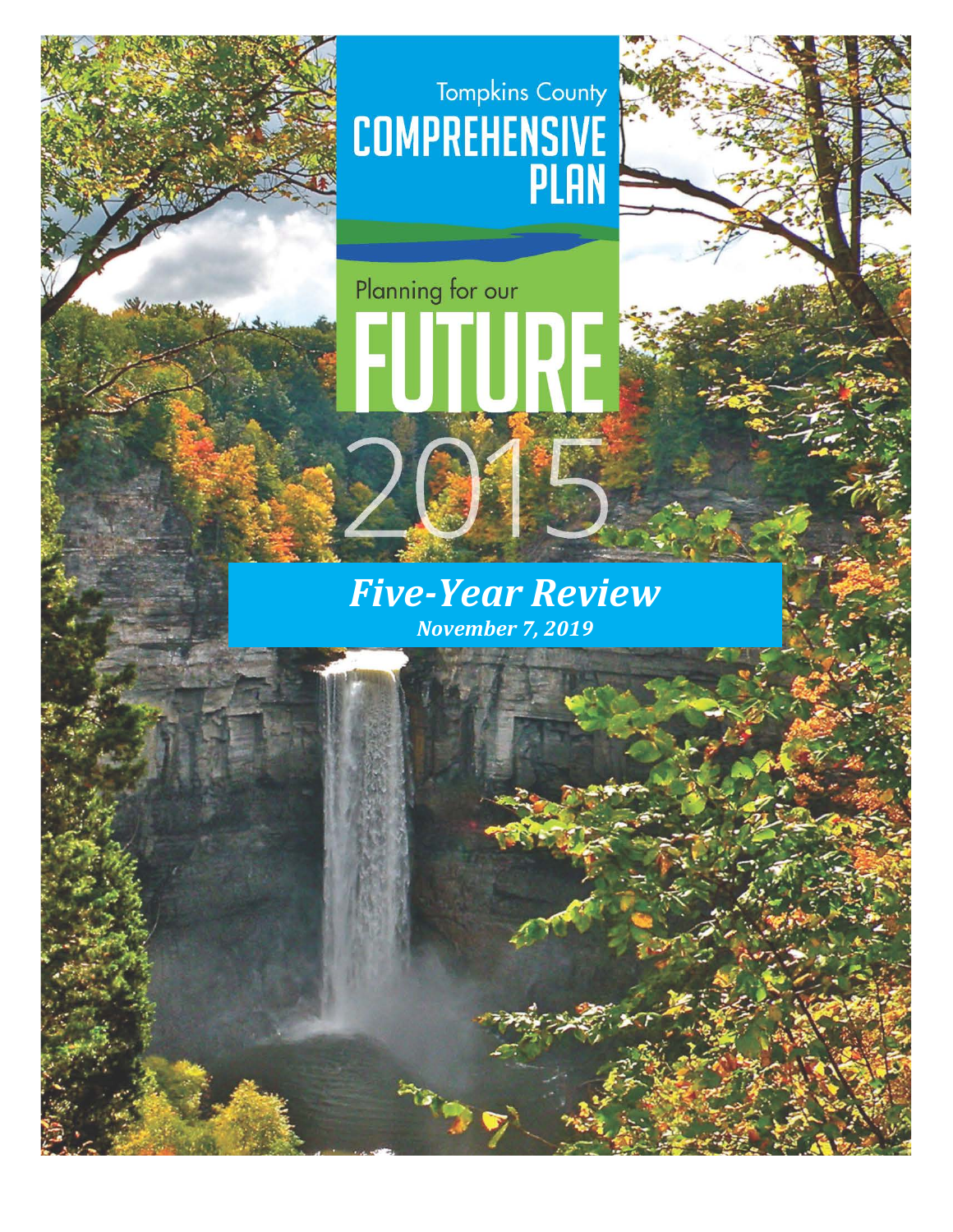# Table of Contents

| <b>Overview</b>                                                     |
|---------------------------------------------------------------------|
| <b>Basis for and Purpose of the Five-Year Review</b>                |
| <b>Conclusions of the 2019 Review</b>                               |
|                                                                     |
|                                                                     |
|                                                                     |
|                                                                     |
|                                                                     |
| <b>Staff Review Process</b>                                         |
| <b>Public Participation Process</b>                                 |
| <b>County Actions to be Initiated by 2024</b>                       |
|                                                                     |
| <b>APPENDIX A: History of the Comprehensive Planning ProcessA-1</b> |
| <b>APPENDIX B: Principles and Policies of the 2015 Tompkins</b>     |
| <b>APPENDIX C: Public Outreach -</b>                                |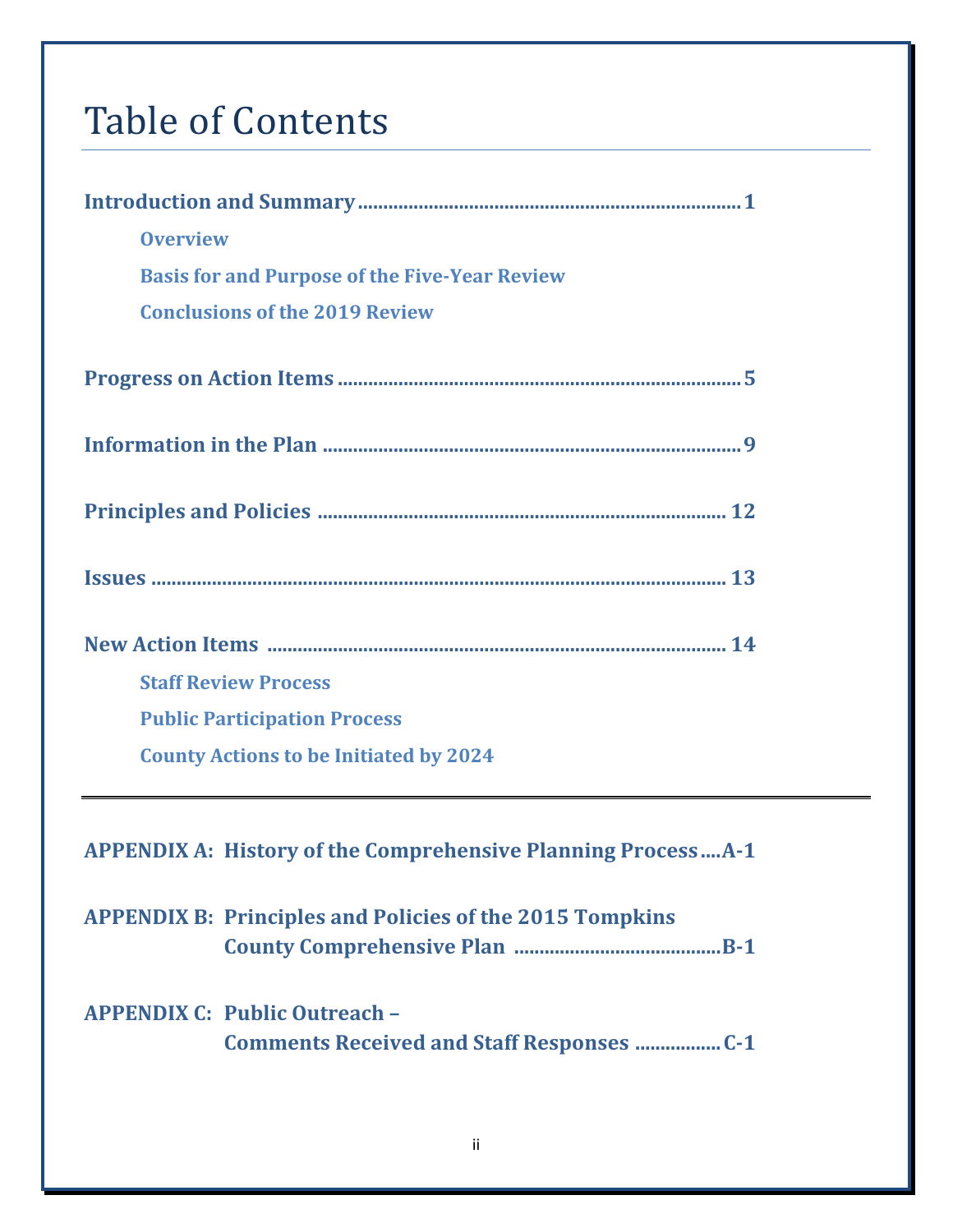# **Overview**

The current Tompkins County Comprehensive Plan was adopted by the Tompkins County Legislature on March 3, 2015. It presents a vision for the future of the community based on a set of twelve principles. The principles include three that are overarching and are reflected throughout the Comprehensive Plan:

# Overarching Principles

Tompkins County should be a place where:

- $\triangleright$  the needs of current and future generations are met without compromising the ecosystems upon which they depend (Sustainability).
- all levels of government work cooperatively to address regional issues (Regional Cooperation).
- $\triangleright$  taxpayer dollars are invested in public infrastructure and facilities in the most efficient manner possible (Fiscal Responsibility).

The remaining nine principles form the basis for the individual chapters of the Comprehensive Plan. These chapters are:

- − The Economy
- − Housing
- − Transportation
- − Natural Resources
- − Water Resources
- Energy and Greenhouse Gas Emissions
- − Climate Adaptation
- − Healthy Communities
- − Development Patterns

- Each of these chapters:
	- identifies five to eight policies of the County related to the topic area, for a total of 52 policies;
	- includes a section entitled *Snapshot of the County Today*, providing information about the topic in Tompkins County;
	- includes a section entitled *Issues and Opportunities*, and
	- includes a section entitled *Taking Action*, identifying two to four actions, for a total of 28 actions, to be initiated by the County within two years of adoption of the plan.

# **Basis for and Purpose of the Five-Year Review**

The regular review and, as needed, update of the Comprehensive Plan is called for in several places. The 2015 Comprehensive Plan states that "When the Plan was adopted in 2004, it was envisioned to be a dynamic document with review every five years and full updates every ten." In addition, the review and update of plans is referenced in:

- General Municipal Law §239-d, concerning County comprehensive plans. It provides for the periodic review of such plans. Specifically, it states that the *county legislative body shall provide, as a component of such proposed county comprehensive plan, the maximum intervals at which the adopted plan shall be reviewed.*
- The Tompkins County Charter (§C-10.01(a)) states: *The [Comprehensive] plan shall be monitored annually, updated as necessary, and formally reviewed every five years following adoption.*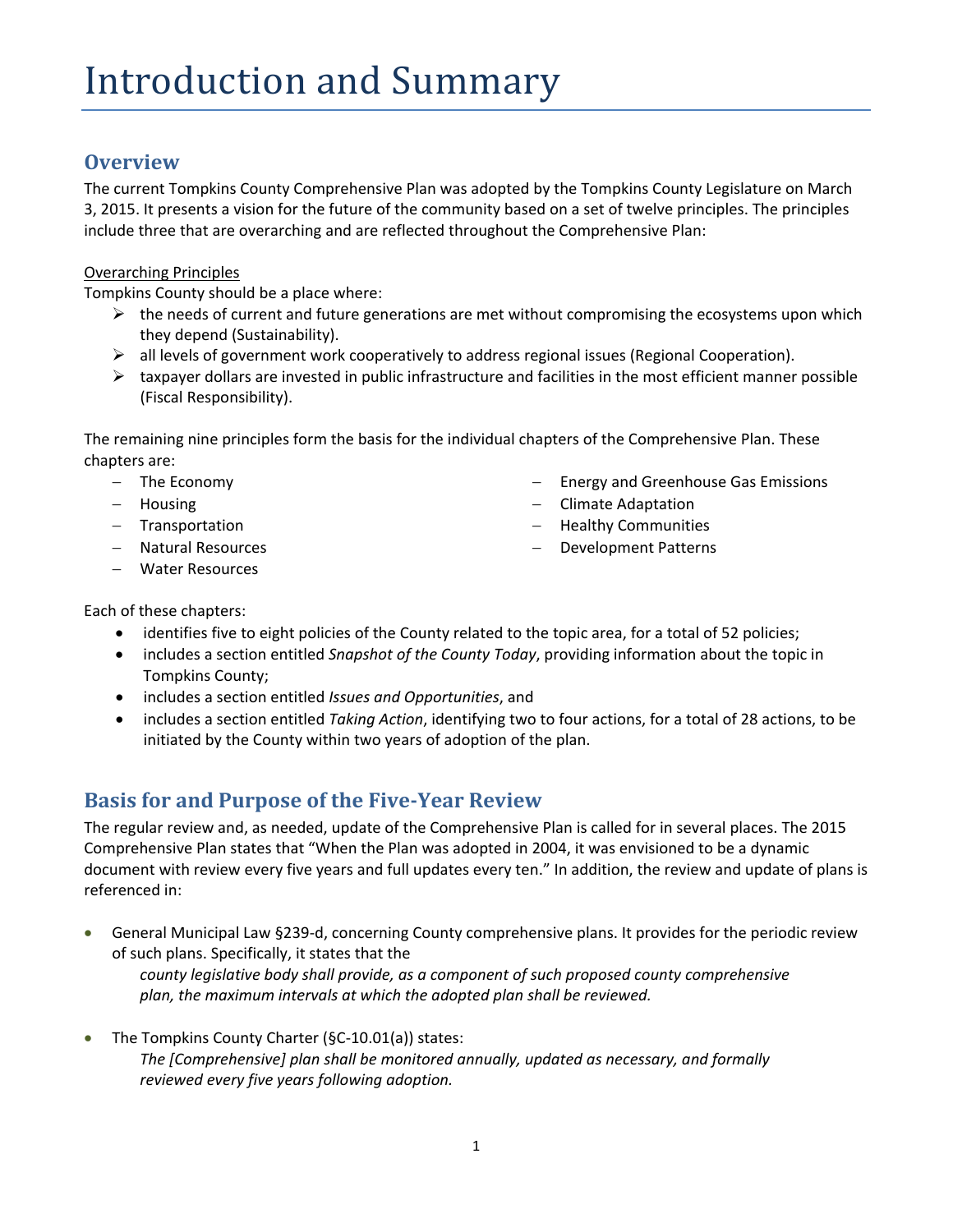• The resolution of the Tompkins County Legislature adopting the Tompkins County Comprehensive Plan (Resolution No. 2015-34), included the following provision:

*RESOLVED, further, That the Plan can be amended from time to time and that the Plan shall be reviewed, at a minimum, every five years.*

The purpose of this five-year review is to determine if conditions in the community have changed to such an extent as to warrant a formal amendment to the plan. Specifically, five questions were considered:

# **Question 1. What Action Items have been completed and can be removed from the plan?**

Answer: The 2015 Tompkins County Comprehensive Plan identified 28 Action Items that the County would initiate within two years of adoption of the plan. Eighteen of those actions have been completed, nine are partially underway, and one has not been (and does not need to be) initiated. All can, therefore, be removed from the plan. The full response to this question can be found in the section entitled **Progress on Action Items**.

# **Question 2. Is the plan based upon accurate data, or have data points changed significantly enough in the past five years to warrant new analysis?**

Answer: The information in the text, tables, and maps throughout the plan have been reviewed and, while there have been changes in some conditions, none are significant enough to materially affect the recommendations of the plan. The full response to this question can be found in the section entitled **Information in the Plan**.

# **Question 3. Are the plan's principles and policies still relevant to the issues facing the community?**

Answer: The Principles and Policies identified in the 2015 Comprehensive Plan still apply in Tompkins County and none should be removed. See the section entitled **Principles and Policies** and **APPENDIX B – Principles and Policies of the 2015 Tompkins County Comprehensive Plan** .

# **Question 4. Have any important issues arisen in the past five years that are not addressed by the current principles and policies?**

Answer: No important issues have arisen in the past five years that are not addressed by the current Principles and Policies. Hence, no edits to the Comprehensive Plan are recommended other than a new list of Action Items. The full response to this question can be found in the section entitled **Issues**. Also see **APPENDIX C**: **Public Outreach - Comments Received and Staff Responses to Comments** for a more detailed assessment of issues that were raised.

# **Question 5. What Action Items should be added to the plan to help achieve the principles and policies of the plan?**

Answer: A new list of Action Items to be initiated between now and the next full update of the Comprehensive Plan (anticipated by 2025) is recommended to be added to the Comprehensive Plan. The draft resolution to do so follows. The full response to this question can be found in the section entitled **New Action Items**. Also see **APPENDIX C**: **Public Outreach - Comments Received and Staff Responses to Comments** for a more detailed assessment of recommended action items.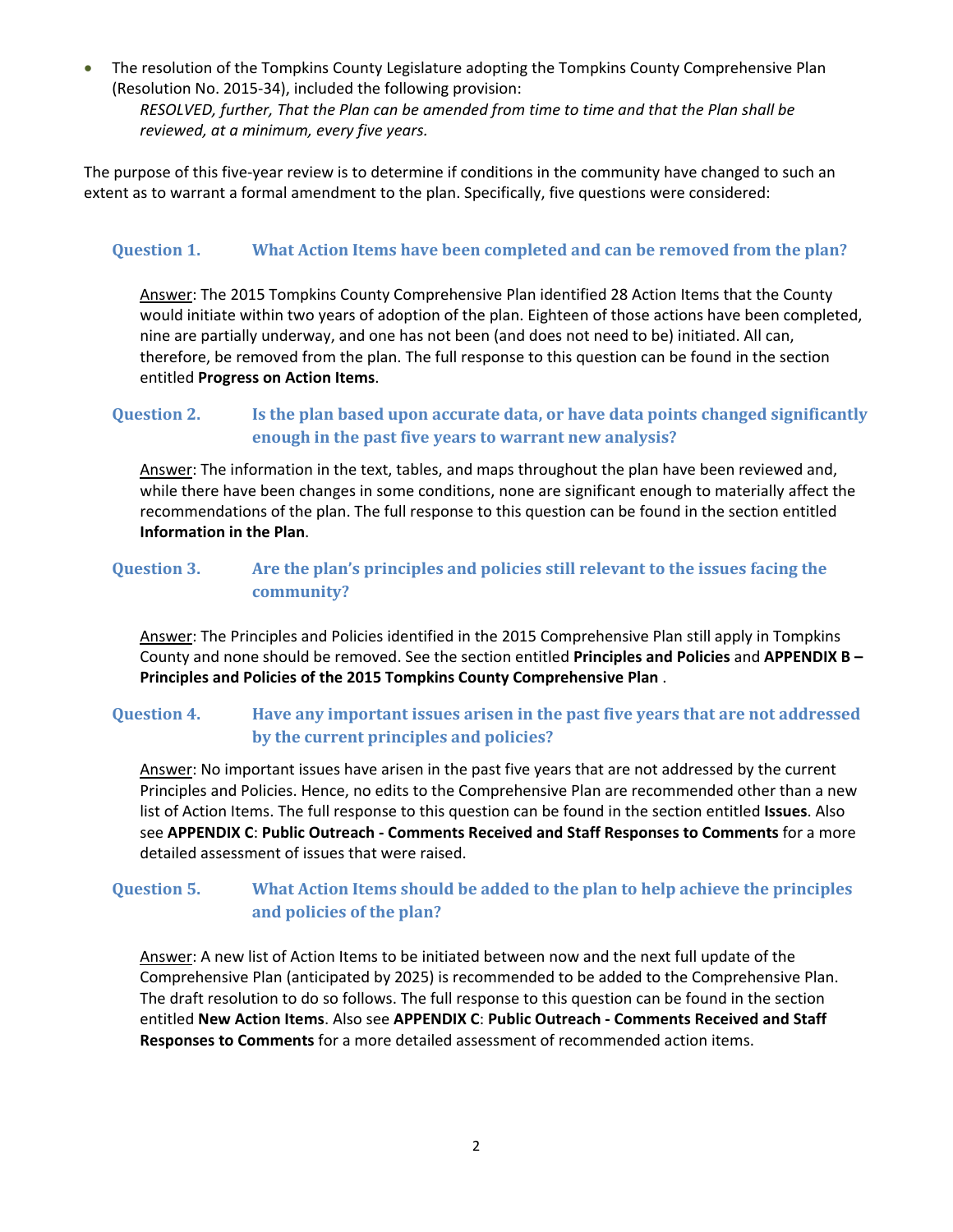# **Conclusions of the 2019 Review**

In all, no additional budgetary or staff resources are needed in 2020 in order to update the 2015 Comprehensive Plan. However, a new list of Action Items to be initiated between now and the next full update of the Comprehensive Plan (anticipated by 2025) is recommended in the following resolution proposed for adoption by the Tompkins County Legislature.

# **PROPOSED RESOLUTION**

#### **AMENDMENT TO THE 2015 COUNTY COMPREHENSIVE PLAN – FIVE-YEAR REVIEW**

WHEREAS, in 2015, the Tompkins County Legislature adopted the 2015 Tompkins County Comprehensive Plan to guide County program development and decision making, and

WHEREAS, the Tompkins County Charter states "The plan shall be monitored annually, updated as necessary, and formally reviewed every five years following adoption," and

WHEREAS, the Tompkins County Department of Planning and Sustainability, with guidance and advice of the Tompkins County Planning Advisory Board, has conducted a thorough review of the Tompkins County Comprehensive Plan - including progress on the Plan's 28 recommended Action Items, changes in data upon which the Plan was based, the Plan's 12 Principles and 52 Policies, and issues that have arisen since the Plan was adopted in 2015, and

WHEREAS, the Department of Planning and Sustainability and the Planning Advisory Board have recommended adding 18 new Action Items to the Plan to be initiated before the next scheduled Plan update in 2025, and

WHEREAS, the Comprehensive Plan review was subject to opportunities for public review and comment, now therefore be it

RESOLVED, on recommendation of the Planning, Energy and Environmental Quality Committee, That the Tompkins County Comprehensive Plan be amended by adding the following Action Items to the Comprehensive Plan:

- 1. Municipal Assistance: Undertake direct outreach and engagement with municipalities several times each year to identify opportunities to assist their implementation of projects that would directly promote the policies of the Tompkins County Comprehensive Plan or projects identified in County strategies. [Department of Planning and Sustainability]
- 2. Strategic Tourism Plan: Update the *Tompkins County 2020 Strategic Tourism Plan (2012)*. [Strategic Tourism Planning Board, Department of Planning and Sustainability]
- 3. Priority Trails: Work with community partners to further implement the Tompkins Priority Trails Strategy. [Department of Planning and Sustainability]
- 4. Route 13 Corridor Study: Develop the 2020 State Route 13 Corridor Study and identify opportunities to implement recommendations. [Department of Planning and Sustainability, Ithaca-Tompkins County Transportation Council]
- 5. Housing Funding: Identify and pursue methods to continue and expand the Community Housing Development Fund Program. [Department of Planning and Sustainability]
- 6. HABs Strategy: Establish a detailed countywide Harmful Algal Blooms (HABs) strategy based on the Cayuga Lake and Owasco Lake HABs Action Plans and identify the actions, and the appropriate lead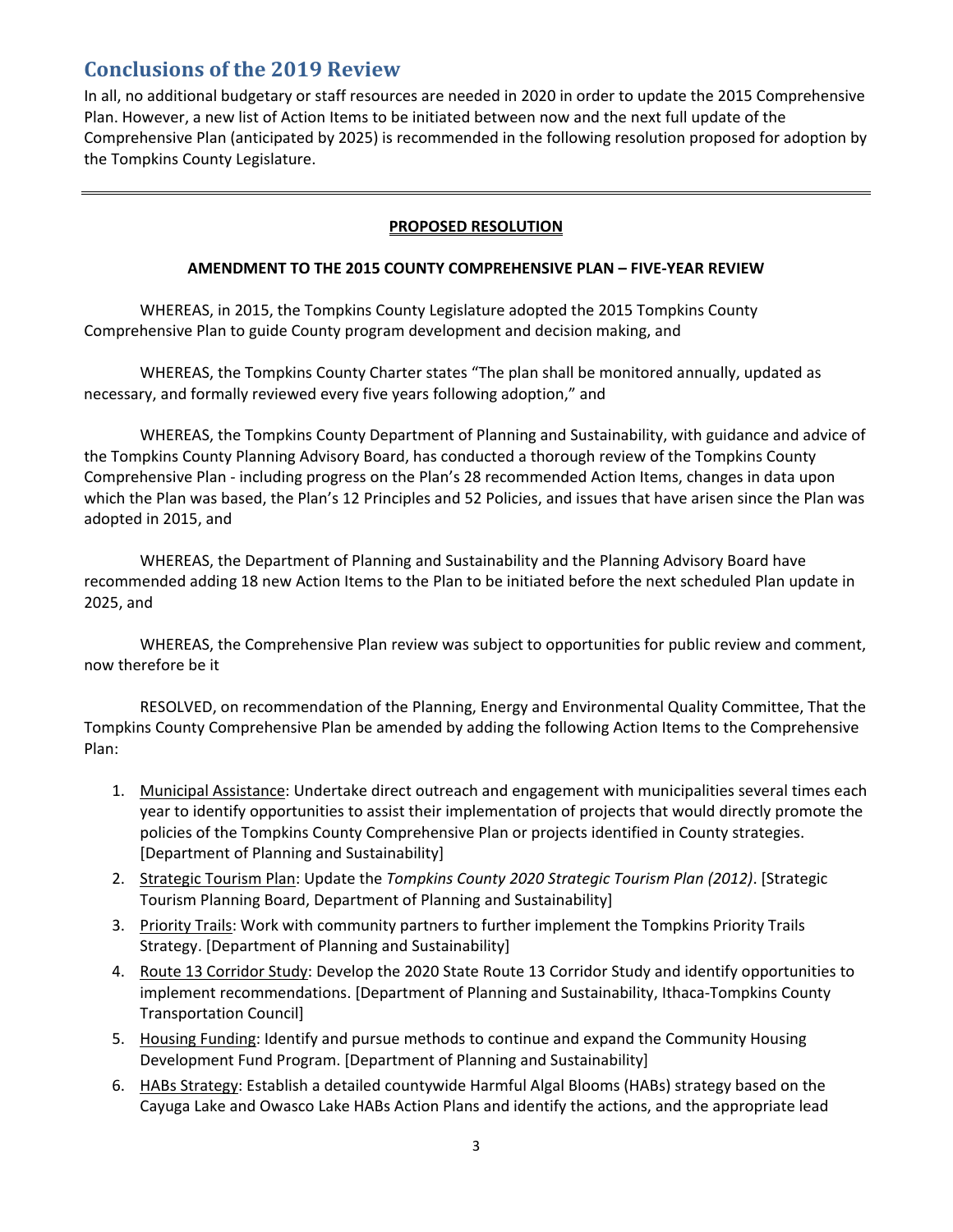agencies, to be taken in Tompkins County that would most effectively reduce HABs . [Water Resources Council]

- 7. Stream Corridor Protection: Provide resources to support and encourage local officials to establish mechanisms and programs for protecting stream corridors. [Department of Planning and Sustainability]
- 8. Watershed Rules and Regulations: Evaluate existing watershed rules and regulations within the region to determine best practices for protecting drinking water quality and enforcement mechanisms, focusing on the potential of establishing such rules for the Cayuga Lake watershed. [Department of Planning and Sustainability, Health Department]
- 9. County-Owned Forestlands: Establish clear goals for managing County-owned Forest Lands and develop a plan of action for advancing those goals. [County Legislature, Environmental Management Council, Department of Planning and Sustainability]
- 10. Resiliency and Recovery Plan: Develop the Tompkins County Resiliency and Recovery Plan that both includes an update of the *Tompkins County Hazard Mitigation Plan (2013)* and develops tools to support resiliency and post-disaster economic recovery. [Department of Planning and Sustainability]
- 11. Greenhouse Gas Emissions Inventory: Conduct greenhouse gas emissions inventories both for the community and for County government operations, to be able to compare and track progress from the *2008 GHG Emissions and Energy Use Inventories*. [Department of Planning and Sustainability]
- 12. Energy Infrastructure: Work with the Public Service Commission, state agencies, and NYSEG to plan for and support reliable and adequate energy infrastructure in the County that advances the County's greenhouse gas emissions goals, while supporting the County's Economic Development Strategy and Housing Strategy. [Department of Planning and Sustainability]
- 13. Business Energy Advisors: Continue to implement the Business Energy Advisors program and explore methods to improve and expand its impact on reducing greenhouse gas emissions in the commercial sector. [Department of Planning and Sustainability]
- 14. Employee Commutes: Assist County employees in reducing greenhouse gas emissions from their daily commutes. [Department of Planning and Sustainability, Human Resources]
- 15. Net-zero Emissions Facilities and Fleet: Undertake an inventory and analysis of County facilities and fleet to determine a financially sound path to net-zero emissions. [Facilities Department, Department of Planning and Sustainability]
- 16. Water and Sewer Study: Support TCAD's update of the *Countywide Inter-Municipal Water and Sewer Feasibility Study for Tompkins County* (2010) and disseminate the results to municipalities. [Department of Planning and Sustainability]
- 17. Planning and Design: Identify and share ways local municipalities can use the Planning and Design Principles from the *Development Focus Areas Strategy (2012)* in their communities. [Department of Planning and Sustainability]
- 18. Cayuga Lake Blueway Trail: Complete tasks associated with the regional Cayuga Lake Blueway Trail Implementation grant from the New York State Department of State. [Department of Planning and Sustainability]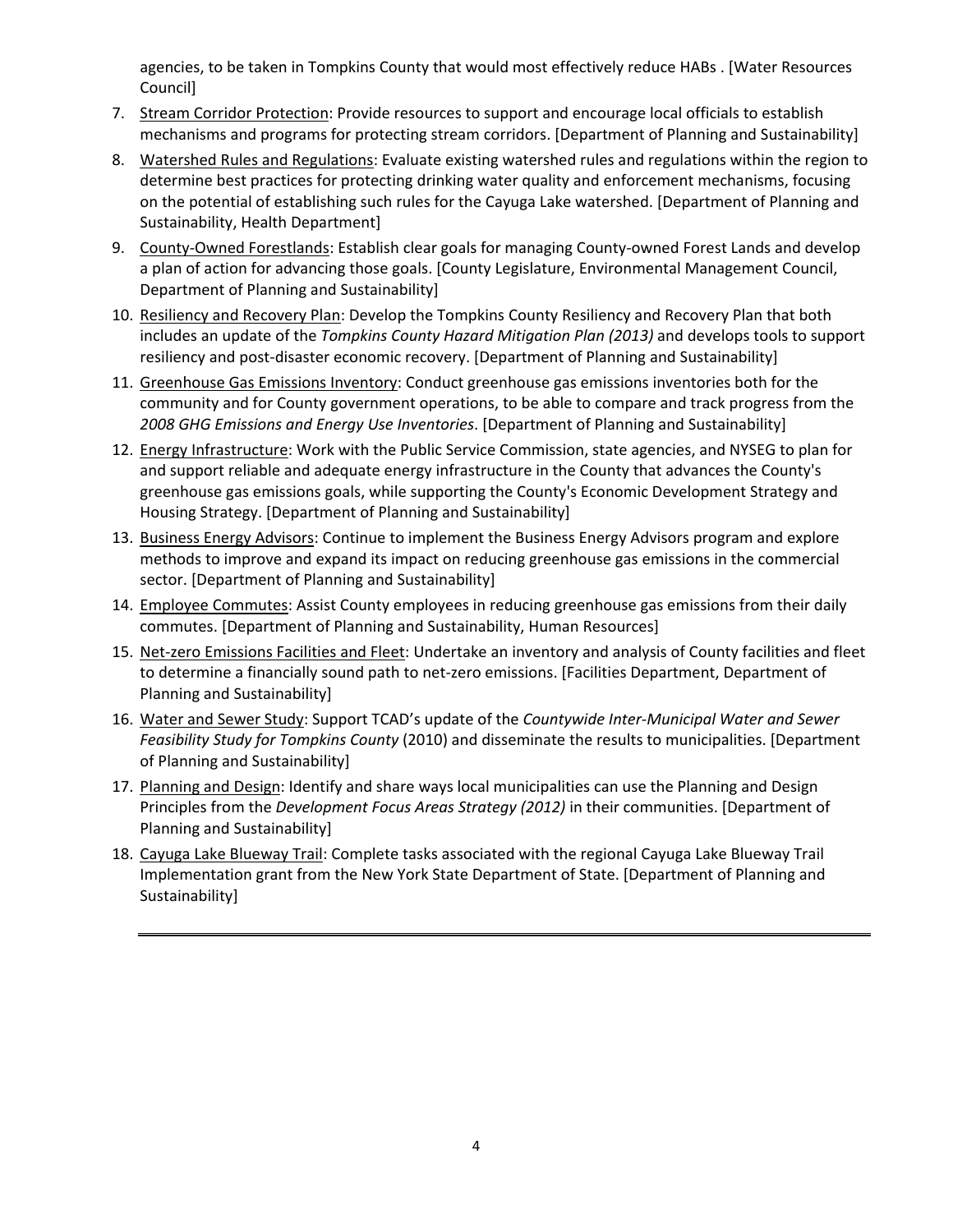# **Question 1: What Action Items have been completed and can be removed from the plan?**

The 2015 Tompkins County Comprehensive Plan identified 28 Action Items that the County would initiate within two years of adoption of the plan. This progress report lists those action items and briefly describes progress as of March [1](#page-6-0), 2019<sup>1</sup>:

# **The Economy**

**1. Create implementation plans for agri-culinary tourism and heritage tourism, two of the focus areas in the** *2020 Strategic Tourism Plan***.** 

**COMPLETE.** The *[2020 Tompkins County Agriculinary Tourism Implementation Plan](http://tompkinscountyny.gov/files2/tourism/Agriculinary%20Tourism%20Implementation%20Plan%20-%209.16.pdf)* was adopted by the Strategic Tourism Planning Board on September 21, 2016. The *[Tompkins County Heritage Tourism](http://tompkinscountyny.gov/files2/tourism/Heritage%20Tourism%20Implementation%20Plan_2-4_for%20STPB%20approval.pdf)  [Implementation Plan](http://tompkinscountyny.gov/files2/tourism/Heritage%20Tourism%20Implementation%20Plan_2-4_for%20STPB%20approval.pdf)* was adopted by the Strategic Tourism Planning Board on February 17, 2016.

**2. Develop an Energy Focus Areas Strategy to provide for the energy needs of growing businesses while prioritizing renewable energy solutions and addressing energy concerns in key geographical areas of the county.** 

**COMPLETE.** The *[Tompkins County Energy Focus Area Study](http://tompkinscountyny.gov/files2/planning/Energy-greenhouse/TC%20Energy%20Focus%20Area%20%20Phase%20II%20Report%20FINAL%205-1-17%20V1.pdf)* was completed on March 13, 2017.

**3. Seek increased funding to reimburse employers for on-the-job training that enhances employees' skills and increases their wages.**

**INITIATED AND UNDERWAY.** The Tompkins County Chamber of Commerce has partnered with the County Workforce Investment Board and the One-Stop Center to receive regular funding from the New York State Department of Labor to offer On-the-Job Training grants to businesses and organizations in our community.

# **Housing**

**4. Update the Tompkins County Affordable Housing Needs Assessment and engage the broader housing community in revising the** *Tompkins County Housing Strategy***.** 

**COMPLETE.** The *[Tompkins County 2016 Housing Needs Assessment](http://tompkinscountyny.gov/files2/planning/housing_choices/documents/HNA_2016/HNA%20Executive%20Summary.pdf)* was completed in late 2016. The *[Tompkins County Housing Strategy: A Place for All of Us](http://tompkinscountyny.gov/files2/planning/housing_choices/documents/HousingStrategy_Final_6-29-17.pdf)* was endorsed by the Legislature on July 6, 2017.

**5. Better define the housing needs of client populations served by County human services agencies.** 

**COMPLETE.** The Ithaca/Tompkins County Continuum of Care developed the Coordinated Assessment Team with a "no wrong door approach" where participating agencies implement a standardized assessment tool to identify vulnerabilities and assist in placing consumers in the right housing options. There is a single waiting list, reviewed regularly, to meet the needs of people remaining on the list.

<span id="page-6-0"></span><sup>&</sup>lt;sup>1</sup> Hyperlinks, when available, are provided to documents prepared or funded by Tompkins County.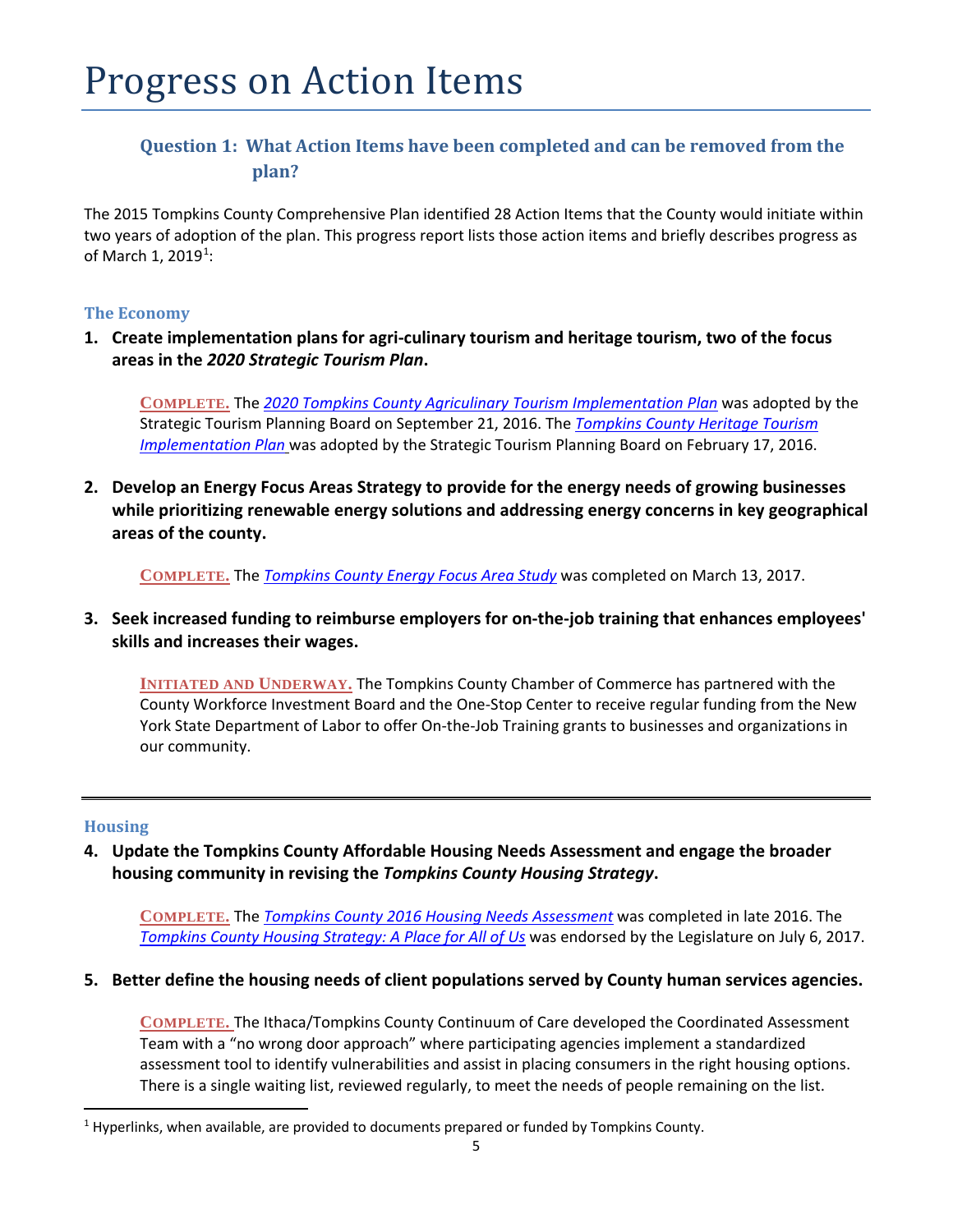# **6. Assist municipalities in developing strategies to help homebuyers compare and evaluate the energy efficiency of existing housing.**

**COMPLETE.** The Tompkins County Planning Department and Cornell Cooperative Extension supported a team of local governments (Towns of Danby, Caroline, Ithaca and Ulysses, and the City of Ithaca) that received grant funding from NYSERDA to prepare the *Tompkins Residential Energy Score Program and Implementation Plan*. Work on the project continues with NYSERDA's Home Energy Rating Pilot which includes the Pearl Home Certification being offered in Tompkins County.

# **Transportation**

**7. Identify the most critical elements of the County-owned highway infrastructure network for use in prioritizing investment of County funds.** 

**INITIATED AND UNDERWAY.** The County Highway Department regularly assesses highway infrastructure to prioritize spending.

**8. Conduct a study to identify electric vehicle charging station development needs and opportunities.**

**COMPLETE.** The Ithaca-Tompkins County Transportation Council received grant funding from NYSERDA and completed the *Tompkins [County Plug-in Electric Vehicle Infrastructure Plan](http://tompkinscountyny.gov/files2/itctc/projects/EV/Tompkins%20County%20EVSE%20Infrastructure%20Plan%20Executive%20Summary.pdf)* in June 2017.

# **9. Investigate additional park and ride and other ways to provide better, safer access to existing transit routes in suburban and rural areas.**

**COMPLETE.** A review was conducted by the Ithaca-Tompkins County Transportation Council. Opportunities for implementing improvements continue to be explored.

#### **Natural Resources**

# **10. Monitor development activity within the Natural Features Focus Areas and Agricultural Resource Focus Areas and share that information with municipalities.**

**INITIATED AND UNDERWAY.** The Department of Planning and Sustainability in conjunction with the Department of Assessment have developed a methodology for annual tracking of development. Only one year of data (2017) has been developed; as future years are added that information will be shared with municipalities.

# **11. Identify Purchase of Development Rights priority projects for implementation in the Agricultural Resource Focus Areas.**

**COMPLETE.** Using the priorities of the State's Purchase of Development Rights program, actively farmed properties with the highest quality soils and greatest development pressure were identified and were the focus of outreach and education on the State's PDR programs.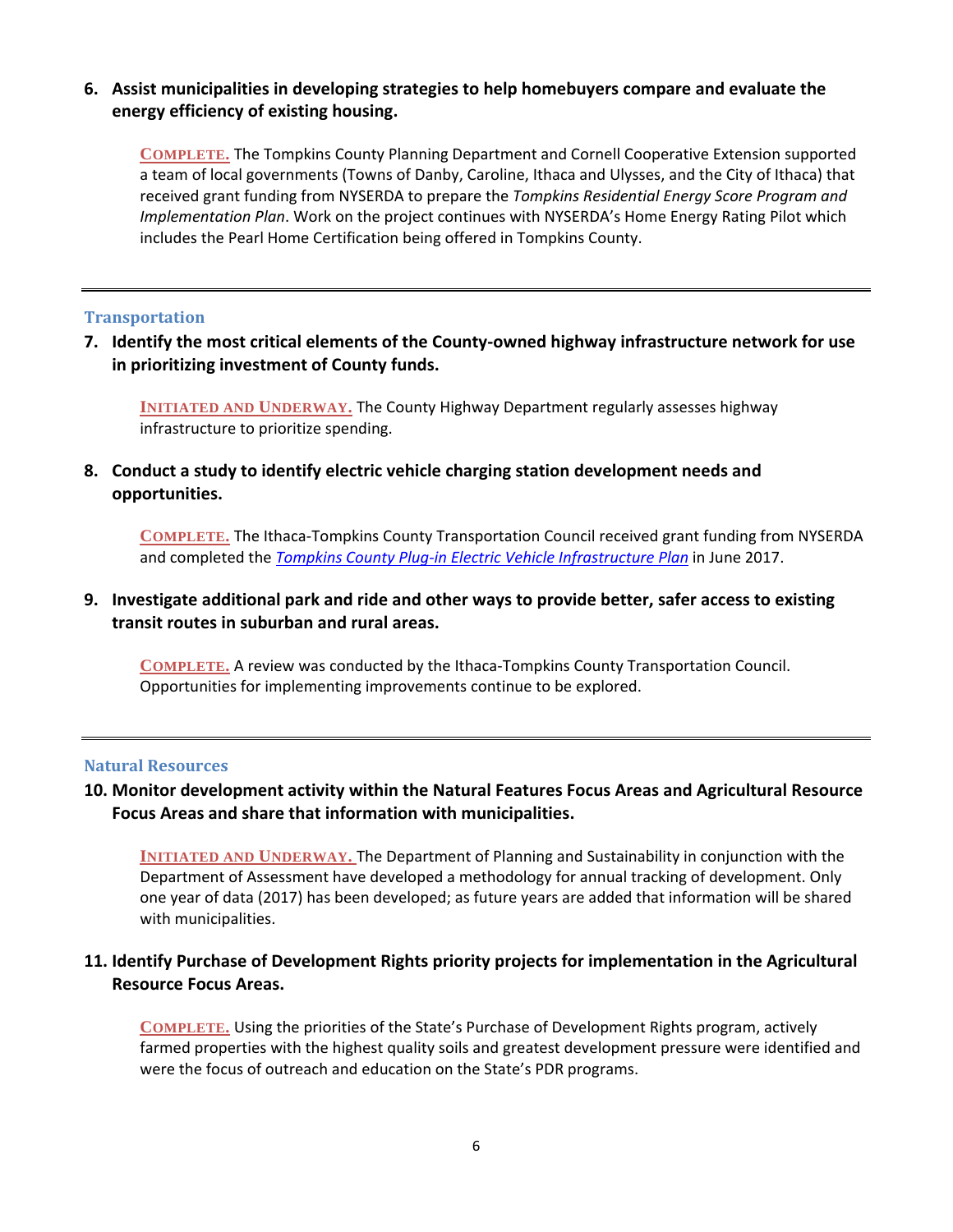# **12. Develop a conservation funding strategy that accurately captures need for key conservation acquisitions.**

**COMPLETE.** The Tompkins County Legislature established the Natural Infrastructure Capital Project in 2017. The program is administered by the Department of Planning and Sustainability. In 2019, staff completed a review of this and other similar county funding programs to assess their effectiveness in meeting the County's priorities and revised program guidelines will be developed and presented to the Legislature for consideration in 2020.

# **13. Build on the recommendations in the Finger Lakes Trail Corridor Protection Plan to identify specific areas and tools to improve connectivity between Natural Features Focus Areas.**

**COMPLETE.** The *[Tompkins County Habitat Connectivity Strategy](http://tompkinscountyny.gov/files2/planning/Natural_Agriculture/FINAL%20TC%20Connectivity%20Strategy.pdf)* was completed in May 2018. Some of the Strategy's recommendations could provide formalized protection and improvement of the Finger Lakes Trail Corridor.

#### **Water Resources**

# **14. Contribute to NYSDECs work assessing and improving water quality in the southern end of Cayuga Lake.**

**INITIATED AND UNDERWAY.** The Cayuga Lake Monitoring Partnership, a committee of the Tompkins County Water Resources Council, has been working with NYSDEC to track development of the total maximum daily load (TMDL) program for Cayuga Lake. NYSDEC has yet to release the draft TMDL.

# **15. Develop an integrated green infrastructure program that combines existing efforts to identify and protect the quality of stream corridors, wetlands, and aquifers.**

**COMPLETE.** The Tompkins County Legislature established the Natural Infrastructure Capital Program in 2017. The program is administered by the Department of Planning and Sustainability.

#### **16. Complete the NYSDOT Relocation and Site Redevelopment Feasibility Study.**

**COMPLETE.** The *[NYSDOT Maintenance Facility Relocation & Redevelopment Feasibility Study](http://tompkinscountyny.gov/files2/planning/community%20planning/NYSDOT_Redevelopment/NYSDOT%20Final%20Report%2009%2016%202016%20%281%29.pdf)* was completed in August 2016.

# **17. Support the Water Resources Council in its work to update delineation of wetland resources in the County.**

**COMPLETE.** The County provided funding and other support to the Cayuga Lake Watershed Network for the completion of the *[Wetland Mapping for Tompkins County, New York](https://www.cayugalake.org/wp-content/uploads/wetlands_mapping_-_tompkins_county_wetlands_mapping_project_2015_final_report.pdf)* report and maps which were completed in January 2016.

# **Energy and Greenhouse Gas Emissions**

**18. By the end of 2015, finalize the Tompkins County Energy Roadmap to determine the most effective and efficient means of meeting the community's long-term energy and greenhouse gas emissions goals and begin implementation.**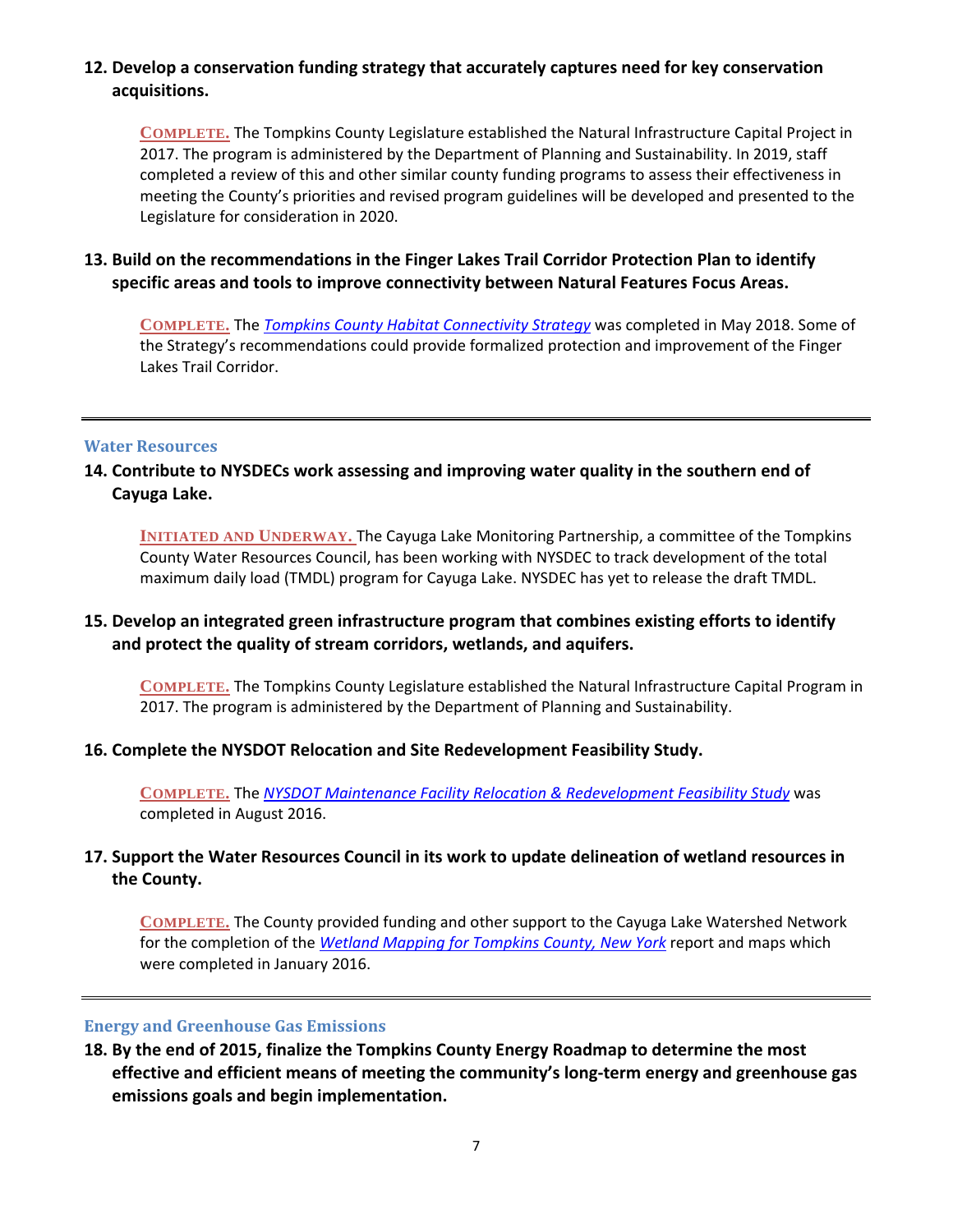**COMPLETE.** The Legislature accepted the *[Tompkins County Energy Roadmap: Evaluating Our Energy](http://tompkinscountyny.gov/files2/planning/Energy-greenhouse/Energy%20Roadmap%20All.pdf)  [Resources](http://tompkinscountyny.gov/files2/planning/Energy-greenhouse/Energy%20Roadmap%20All.pdf)* on April 19, 2016.

# **19. Conduct a greenhouse gas emissions inventory for both the community and County government using 2014 data.**

**COMPLETE.** The *[2014 Tompkins County Community Greenhouse Gas Emissions and Energy Use](http://tompkinscountyny.gov/files2/planning/Energy-greenhouse/Community%202014%20Final%20GHG%20Emissions%20Report.pdf)  [Inventory](http://tompkinscountyny.gov/files2/planning/Energy-greenhouse/Community%202014%20Final%20GHG%20Emissions%20Report.pdf)* and the *[2014 Tompkins County Government Operations Greenhouse Gas](http://tompkinscountyny.gov/files2/planning/Energy-greenhouse/GovernmentInventory_Report.pdf) Emissions and Energy [Use Inventory](http://tompkinscountyny.gov/files2/planning/Energy-greenhouse/GovernmentInventory_Report.pdf)* were both completed in September 2016.

# **20. Work with municipalities to develop tools to encourage widespread deployment of renewable energy systems.**

**COMPLETE.** The Department of Planning and Sustainability completed *[Tools to Promote and Regulate](http://tompkinscountyny.gov/files2/planning/Energy-greenhouse/Tools%20to%20Promote%20and%20Regulate%20the%20Deployment%20of%20Renewable%20Energy%20Systems_Final_June%202017.pdf)  [the Deployment of Renewable Energy Systems: Recommendations for Municipalities in Tompkins County](http://tompkinscountyny.gov/files2/planning/Energy-greenhouse/Tools%20to%20Promote%20and%20Regulate%20the%20Deployment%20of%20Renewable%20Energy%20Systems_Final_June%202017.pdf)* in June 2017.

# **Climate Adaptation**

# **21. Assess the vulnerability of the County government's critical facilities to the impacts of climate change.**

**INITIATED AND UNDERWAY.** In early 2019, the County received notice that it had been awarded grants from the NYS Department of State and the NYS Department of Homeland Security and Emergency Services to create and implement community recovery and resiliency plans to address climate change risks. This project will include a countywide risk assessment of critical infrastructure and important County buildings.

# **22. Prepare a community disaster recovery plan to prepare the community to take the actions; including those that build economic resilience, to bounce back from a disaster should it occur.**

**INITIATED AND UNDERWAY.** In early 2019, the County received notice that it had been awarded grants from the NYS Department of State and the NYS Department of Homeland Security and Emergency Services to create and implement community recovery and resiliency plans to address climate change risks. This project will include a continuity of operations plan training for local businesses.

# **23. Conduct an inventory of pipeline stream crossings in the county and identify those of highest priority in order to advance measures to reduce risk to human health and the environment.**

**COMPLETE.** The *Tompkins County Inventory of Erosion Hazards at Pipeline Crossings* was completed in December 2016.

#### **Healthy Communities**

**24. Develop a healthy communities strategy as a collaborative effort of County departments.**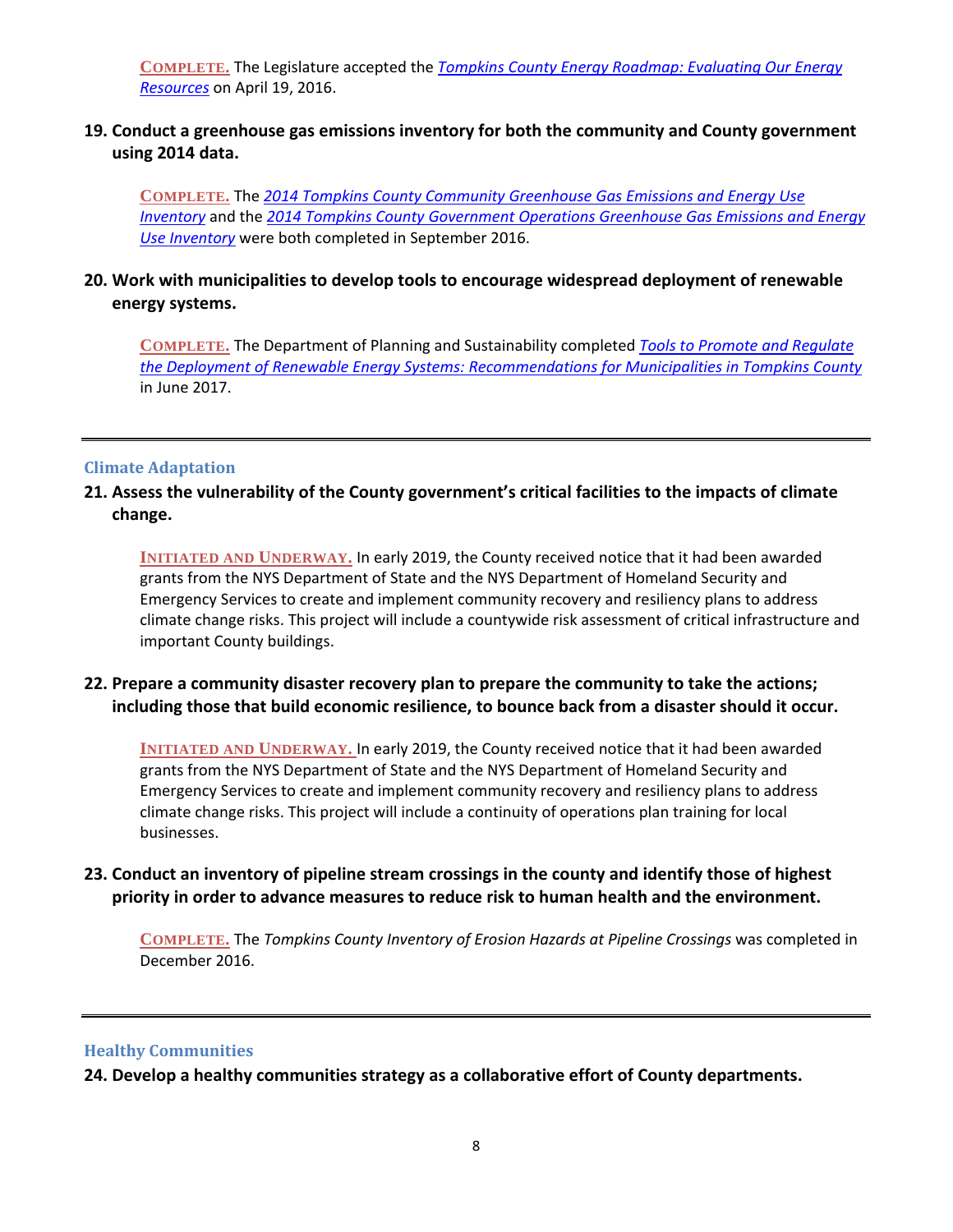**INITIATED AND UNDERWAY.** In discussions among County departments, it was determined the most effective approach to this project was for the Department of Planning and Sustainability to provide planning support, as needed, to other County Departments as they work on developing health-related plans.

# **25. Establish a formal role for the County in trail development.**

**COMPLETE.** In 2015, the Planning, Energy and Economic Development Committee agreed that the Planning Department should support development of a countywide trail system with a particular focus on regional multi-use trails involving multiple municipalities. The Department's role includes convening partners, supporting efforts to secure trail corridors, and helping to obtain funds to design and build trails.

# **26. Prepare and share a sidewalk inventory with municipalities.**

**NOT INITIATED.** Upon review, it was determined that the existing sidewalk inventory is largely already completed and available to municipalities.

#### **Development Patterns**

**27. Work with municipalities to identify potential infill or redevelopment sites within Development Focus Areas.** 

**INITIATED AND UNDERWAY.** The Department of Planning and Sustainability has initiated a contract with a consultant to assist in its infill analysis and efforts to nurture compatible infill development within Tompkins County communities.

# **28. Provide technical assistance to municipalities to establish land use policies and regulations that support development within Development Focus Areas.**

**INITIATED AND UNDERWAY.** The Department of Planning and Sustainability has reinvigorated its efforts to provide staff assistance to communities interested in taking actions in support of the County's planning policies.

# Information in the Plan

# **Question 2: Is the plan based upon accurate data, or have data points changed significantly enough in the past five years to warrant new analysis?**

The 2015 Tompkins County Comprehensive Plan contains information about the county in the text, in tables, and in maps throughout the plan. These have all been reviewed and, while there have been changes in conditions as noted below, none are significant enough to materially affect the recommendations of the plan.

#### **Introduction**

This chapter includes a table showing the date of local comprehensive plans. Since that list was published, several of those local plans have been updated or are currently being worked on. These include the Villages of Lansing and Trumansburg, the Towns of Caroline, Dryden, Enfield, and Lansing, and the City of Ithaca.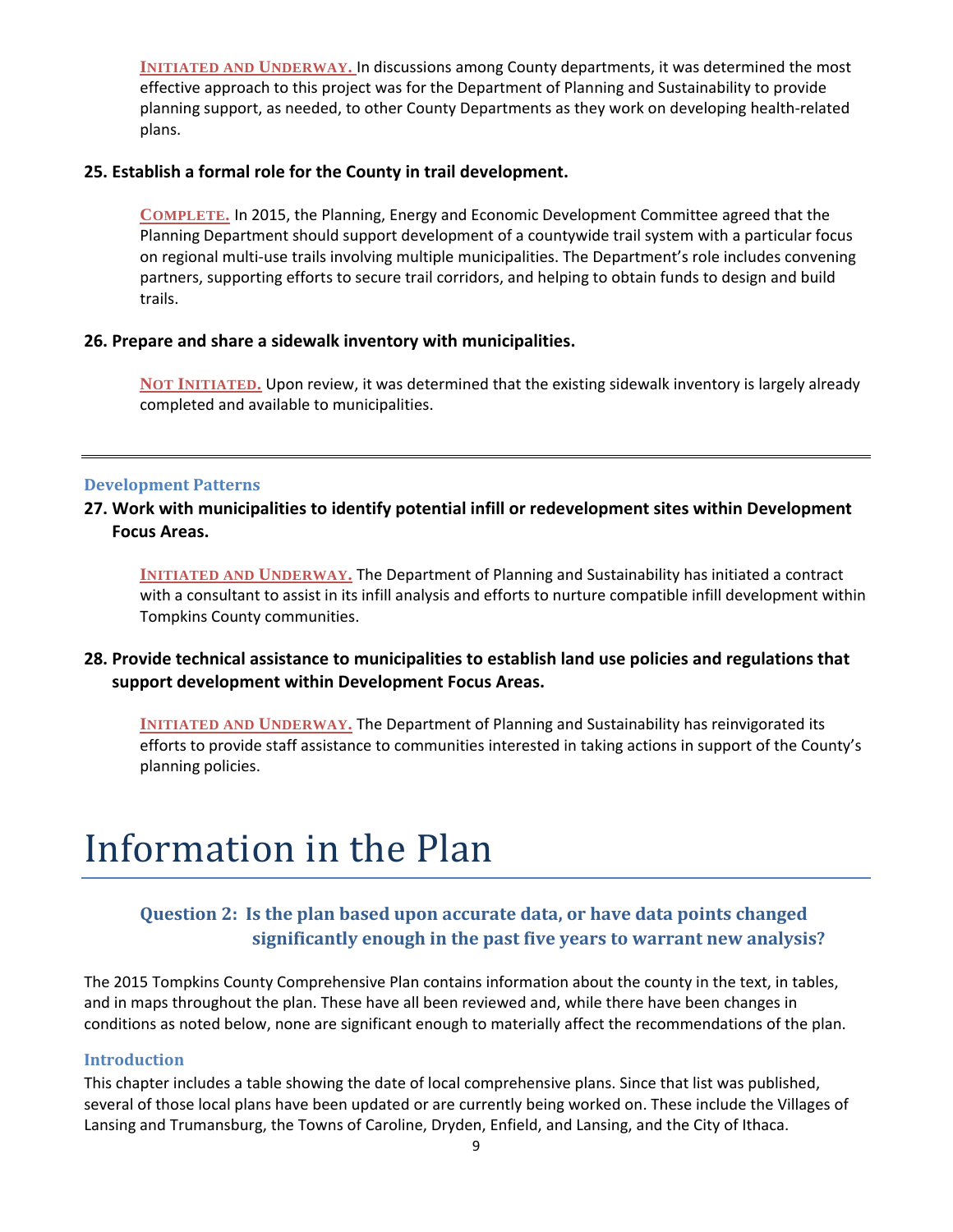County demographics, as described in the text, have seen some relatively minor changes based on American Community Survey (ACS) data. The proportion of the population enrolled in college or graduate school has decreased slightly in the county as a whole as well as in the City of Ithaca. The proportion of the population that is at least 65 years old has increased somewhat to approximately one in eight residents.

# **The Economy**

Most of the data presented in this chapter has not been updated since the Comprehensive Plan was written in 2014. There is updated data on some of the information shown in the "Selected Income and Employment Characteristics" table on page 24. Most of the local changes reflect trends seen on the national and state level.

There are a couple of exceptions. While the population in poverty and families in poverty have decreased nationwide, both saw increases in Tompkins and surrounding counties. Also, while median family income increased, the rate of increase in Tompkins County (3.2%) was lower than that of surrounding counties, New York State, and the country as a whole (each approximately 10%). *These trends should be tracked closely.*

# **Housing**

A review of the U.S. Census data shown on the "Housing Statistics for Tompkins County and Surrounding Counties" showed some changes in Tompkins County. While the homeownership rate has held steady, the proportion of households with monthly owner costs exceeding 30% of their household income decreased significantly, from 28.9% to 20.6%. However, there was an uptick in the proportion of renters paying more than 30% of their household income for rent, from 57% to 60%. This probably reflects the increase in median rent from \$925 to \$1,055 per month.

# **Transportation**

A review of the commuting data presented in the Comprehensive Plan showed some changes, but all these were within the reported margin of error.

#### **Natural Resources**

In reviewing and updating the table on Dedicated Open Space in Tompkins County, we discovered that some land areas were inadvertently double-counted when the Comprehensive Plan was written in 2014. The most upto-date information follows:

| <b>Open Space Owner/Type</b>   | 2013                                                                        | 2019            | 2019                                                                                 | 2019                                                                            |
|--------------------------------|-----------------------------------------------------------------------------|-----------------|--------------------------------------------------------------------------------------|---------------------------------------------------------------------------------|
|                                | Land Area (ac.)<br>As erroneously<br>reported in 2015<br>Comprehensive Plan | Land Area (ac.) | % of Land in<br><b>Agricultural</b><br><b>Resource Focus</b><br><b>Areas (ARFAs)</b> | % of Land in<br><b>Natural</b><br><b>Features Focus</b><br><b>Areas (NFFAs)</b> |
| <b>New York State</b>          | 28,461                                                                      | 28,588          | 0.8%                                                                                 | 97.5%                                                                           |
| <b>Cornell University</b>      | 7,258                                                                       | 7,844           | 4.1%                                                                                 | 92.1%                                                                           |
| <b>Finger Lakes Land Trust</b> | 4,770                                                                       | 6,847           | 14.1%                                                                                | 59.7%                                                                           |
| City of Ithaca                 | 1,158                                                                       | 1,159           | 0.0%                                                                                 | 96.5%                                                                           |
| <b>Tompkins County</b>         | 660                                                                         | 660             | 14.2%                                                                                | 80.4%                                                                           |
| Private/Other                  | 553                                                                         | 837             | 9.0%                                                                                 | 64.6%                                                                           |
| Other Municipal Land           | 752                                                                         | 972             | 1.4%                                                                                 | 39.1%                                                                           |
| The Nature Conservancy         | 394                                                                         | 394             | 77.9%                                                                                | 77.8%                                                                           |
| Ithaca College                 | 284                                                                         | 286             | 0.0%                                                                                 | 80.1%                                                                           |
| <b>Agricultural Easements</b>  | 2,221                                                                       | 2,259           | 89.2%                                                                                | 18.8%                                                                           |
| <b>TOTAL</b>                   | 46,511                                                                      | 49,848          | 8.0%                                                                                 | 85.7%                                                                           |

# **Dedicated Open Space in Tompkins County**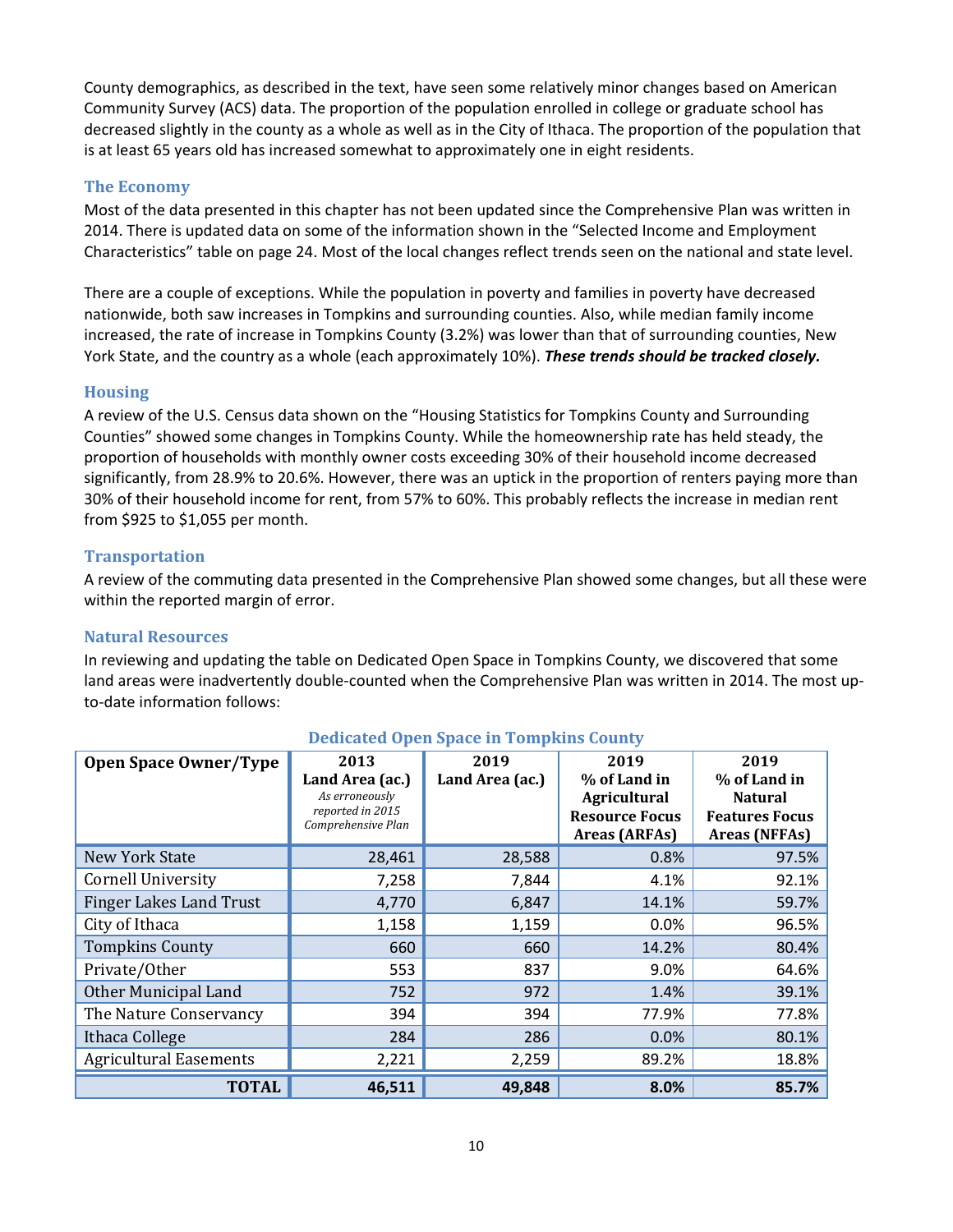# **Water Resources**

There have been some relatively minor expansions of the areas in the county served by municipal water and sewer systems. The extent of these changes will be documented in the update to the *Countywide Inter-Municipal Water and Sewer Feasibility Study for Tompkins County*, scheduled to be completed by the end of 2020.

The Comprehensive Plan includes a table showing the acres of wetlands, by municipality, based on the National Wetlands Inventory (NWI). Since the adoption of the plan in 2015, the Cayuga Lake Watershed Network (CLWN), with support from Tompkins County and others, completed the *Wetland Mapping for Tompkins County, New York* report and maps in January 2016. CLWN's effort used more accurate and detailed data and imaging than was available when the NWI was completed. The results are shown below.

| <b>Municipality</b>     | <b>National</b><br>Wetlands<br>Inventory | Cayuga Lake<br>Watershed<br><b>Network</b> |
|-------------------------|------------------------------------------|--------------------------------------------|
| <b>Town of Caroline</b> | 1,021                                    | 1,367                                      |
| Town of Danby           | 1,187                                    | 1,420                                      |
| Town of Dryden          | 3,763                                    | 5,708                                      |
| Town of Enfield         | 695                                      | 972                                        |
| Town of Groton          | 1,549                                    | 2,197                                      |
| Town of Ithaca          | 447                                      | 573                                        |
| <b>Town of Lansing</b>  | 1,160                                    | 1,502                                      |
| Town of Newfield        | 527                                      | 741                                        |
| Town of Ulysses         | 606                                      | 812                                        |
| City of Ithaca          | 127                                      | 106                                        |
| <b>TOTAL</b>            | 11,082                                   | 15,398                                     |

# **Wetlands, by Municipality (acres)**

# **Energy and Greenhouse Gas Emissions**

Since adoption of the Comprehensive Plan, Tompkins County has prepared the *2014 Tompkins County Community Greenhouse Gas (GHG) Emissions and Energy Use Inventory*. A few highlights from that inventory are summarized here:

- The community has reduced GHG emissions 21% from 2008 levels by 2014. This is six years ahead of the target goal of a 20% reduction by 2020. While positive news, 11% of this reduction was achieved through a major shift from coal to natural gas to power the grid.
- Emissions associated with fracked shale gas are calculated extremely differently depending on whether the currently accepted GHG accounting is used or if the findings of evolving climate science on methane are applied. If the new science is applied, the community has not seen a 21% reduction in emissions, but instead has seen a 67% increase in total GHG emissions.
- The commercial sector saw a significant reduction in emissions, largely due to Cornell's decision to stop using coal and begin using natural gas to produce its heat and electricity.
- There was substantial growth in the development of local renewable energy generation between 2008 and 2014 – an increase of 136% overall.

Tompkins County has also prepared *the 2014 Tompkins County Government Operations Greenhouse Gas (GHG) Emissions and Energy Use Inventory*. Highlights from that most recent inventory are:

• Tompkins County reduced GHG emissions from its government operations by 53% from 2008 levels, far surpassing the target goal of a 20 percent reduction by 2020. However, as with the community inventory, a considerable amount of this reduction has been achieved through changes to the power grid, i.e., a shift from coal to natural gas.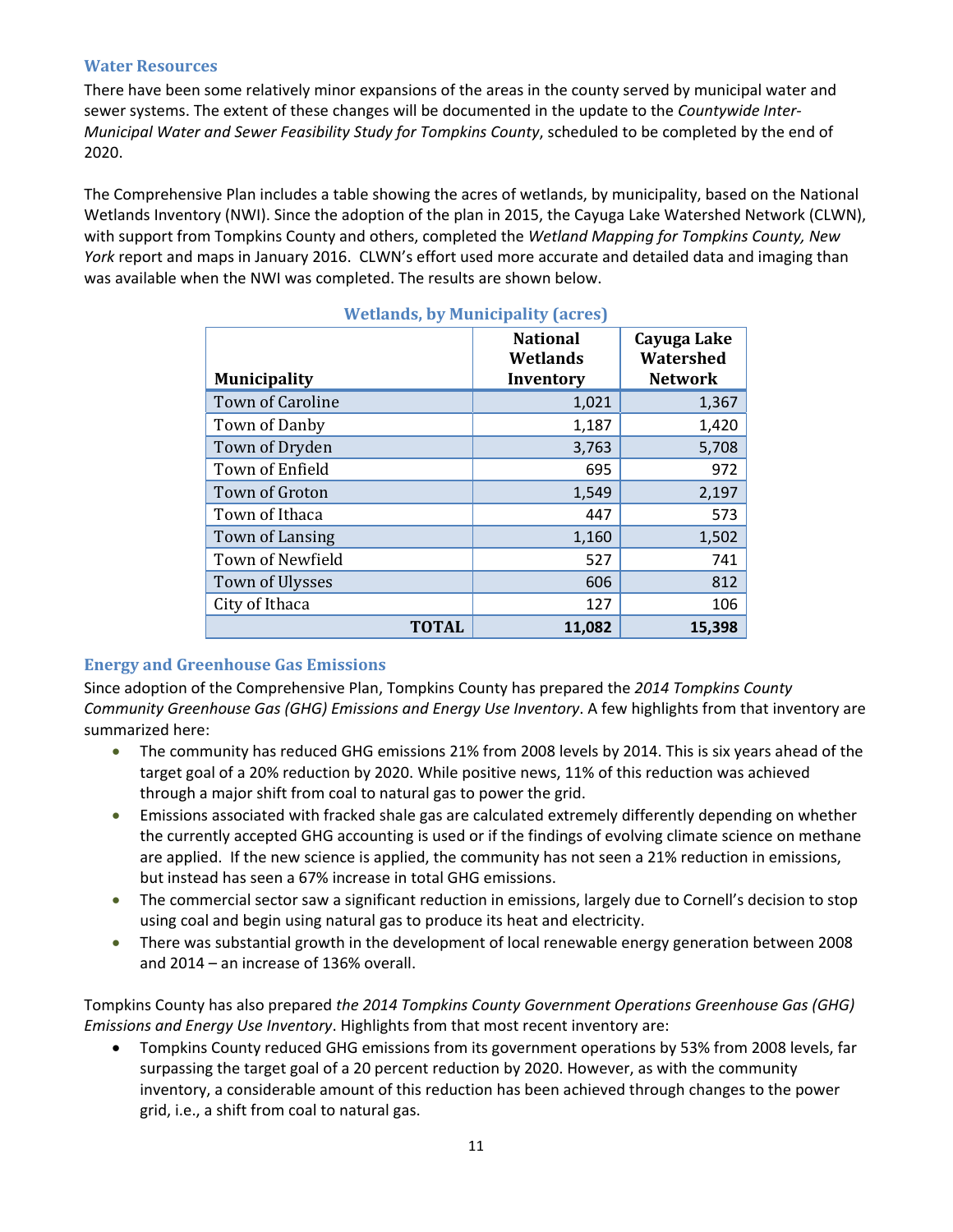- If the new science (as describe above) is applied, County government, instead, has seen a 10% *increase* in total GHG emissions.
- Overall energy use in County Buildings and Facilities decreased by 16%; energy costs for Buildings and Facilities decreased by 23%.
- Energy use by Vehicles and Equipment decreased by 24%; related energy costs decreased by only 2%.

# **Adaptation**

The data presented in this chapter (largely from the ClimAID Report) has not been updated since the Comprehensive Plan was written in 2014. However, the Intergovernmental Panel on Climate Change (IPCC), in October 2018, released a report on the impacts of global warming of 1.5°C above pre-industrial levels. The

report found that maintaining a temperature rise to below 1.5°C is possible, but only through "rapid and far-reaching transitions in energy, land, urban and infrastructure..., and industrial systems." The report concluded that in order to achieve the 1.5°C target, global net anthropogenic  $CO<sub>2</sub>$  emissions must reach net zero by around 2050.

# **Healthy Communities**

There have been several major additions to the trail network depicted in the Comprehensive Plan. These include the opening of the Black Diamond Trail, the completion of the trail between the villages of Dryden and Freeville, and the addition of hiking trails in several locations throughout the county. An up to date map is seen here.

# **Development Patterns**

None of the data or the maps presented in this chapter has been updated since the Comprehensive Plan was written in 2014. There are some indications that new residential and nonresidential development is being located in the Development Focus Areas identified in the Comprehensive Plan at a greater rate than in past years. However, the available data is of limited duration and, therefore, should continue to be tracked.



# **Question 3: Are the plan's principles and policies still relevant to the issues facing the community?**

The 2015 Tompkins County Comprehensive Plan identified twelve principles and 52 policies. These are listed in Appendix B. They have all been reviewed and are determined to still be appropriate.



*SOURCE: Tompkins Co. Department of Planning and Sustainability (2019)*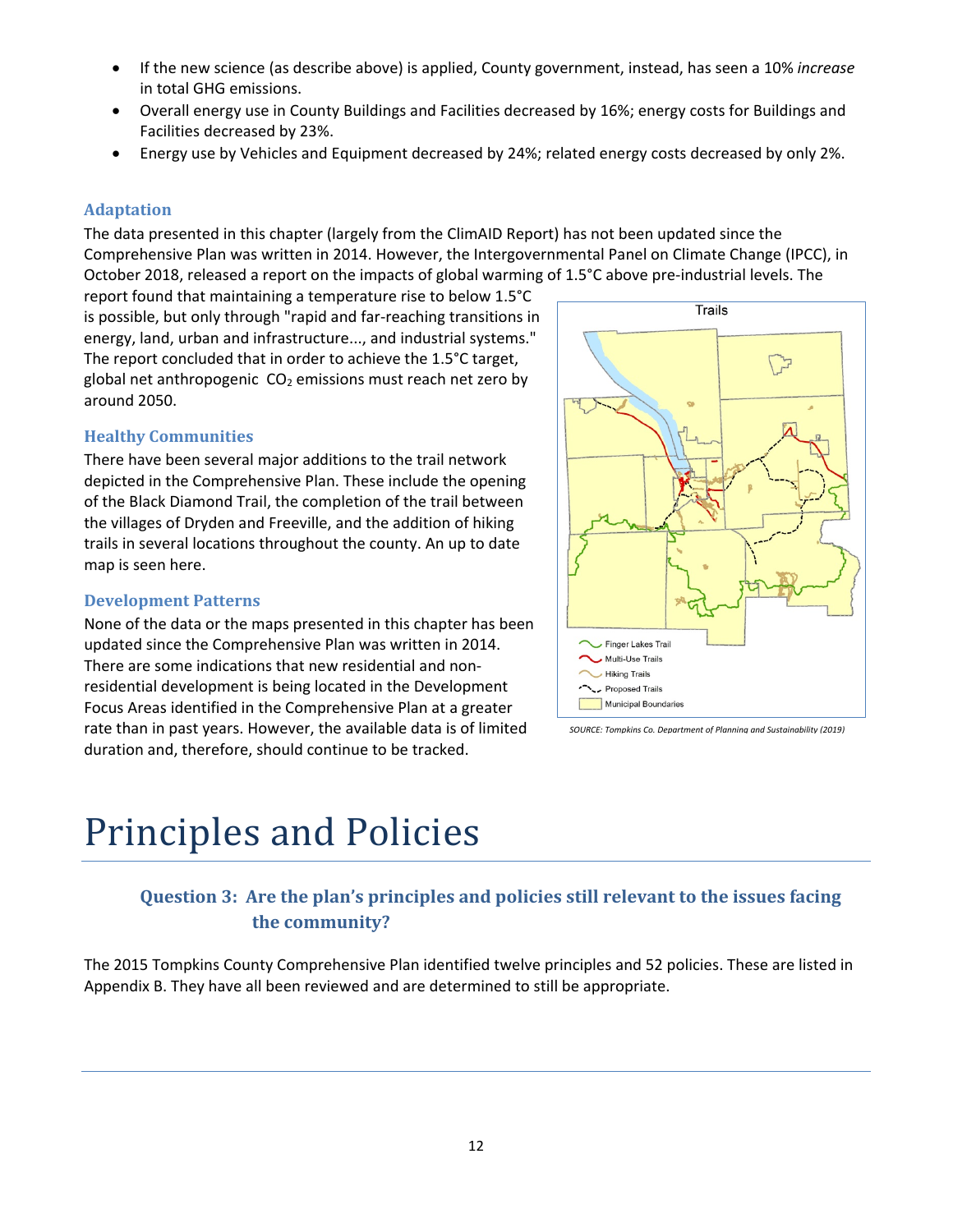# **Question 4: Have any important issues arisen in the past five years that are not addressed by the current principles and policies?**

A key part of the review of the Comprehensive Plan was determining if any important issues had arisen in the past five years that are not addressed by the principles and policies already included in the plan. A number of potential such issues were raised and considered. In Appendix C, all the issues raised during the public outreach process are listed along with a brief description and an assessment of whether the 2015 Comprehensive Plan should be amended to incorporate them.

In brief, we conclude that no edits to the Comprehensive Plan are recommended for the purpose of addressing newly arisen issues. However, some of the recommended new Action Items (discussed in the next section of this report) would address issues identified during the review of the Comprehensive Plan.

# **Issues Considered that Are Not Addressed by Existing Policies**

The following issues are not addressed in the 2015 Comprehensive Plan.

#### **Drought**

The development of the Tompkins County Resiliency and Recovery Plan will incorporate an analysis of that drought and recommendations for community planning for a future drought, is proposed as an Action Item to address this issue.

#### **5G Mobile Networks and Wireless Systems**

The County does not have a direct role in providing or permitting this technology.

#### **Housing Stability and Tenant Protection Act**

The County's role in this process is secondary and only follows action by a local municipality.

# **Issues Considered that Are Addressed by Existing Policies**

#### **Harmful Algal Blooms (HABs)**

This issue is addressed by policies in the Water Resources section of the Comprehensive Plan. The preparation of a detailed countywide HABs strategy based on the Cayuga Lake and Owasco Lake HABs Action Plans is proposed as an Action Item to address this issue.

#### **Natural Gas Moratorium in Lansing**

This issue is addressed by policies in the Energy and Greenhouse Gas Emissions section of the Comprehensive Plan. In order to address this and related issues, there is a proposed Action Item to work with the Public Service Commission, state agencies, and NYSEG to support energy infrastructure in the County that advances the County's greenhouse gas emissions goals, while supporting the County's Economic Development Strategy and Housing Strategy.

#### **IPCC Special Report on Global Warming**

This issue is addressed by policies in the Energy and Greenhouse Gas Emissions section of the Comprehensive Plan. In order to address this issue, there are proposed Action Items to implement the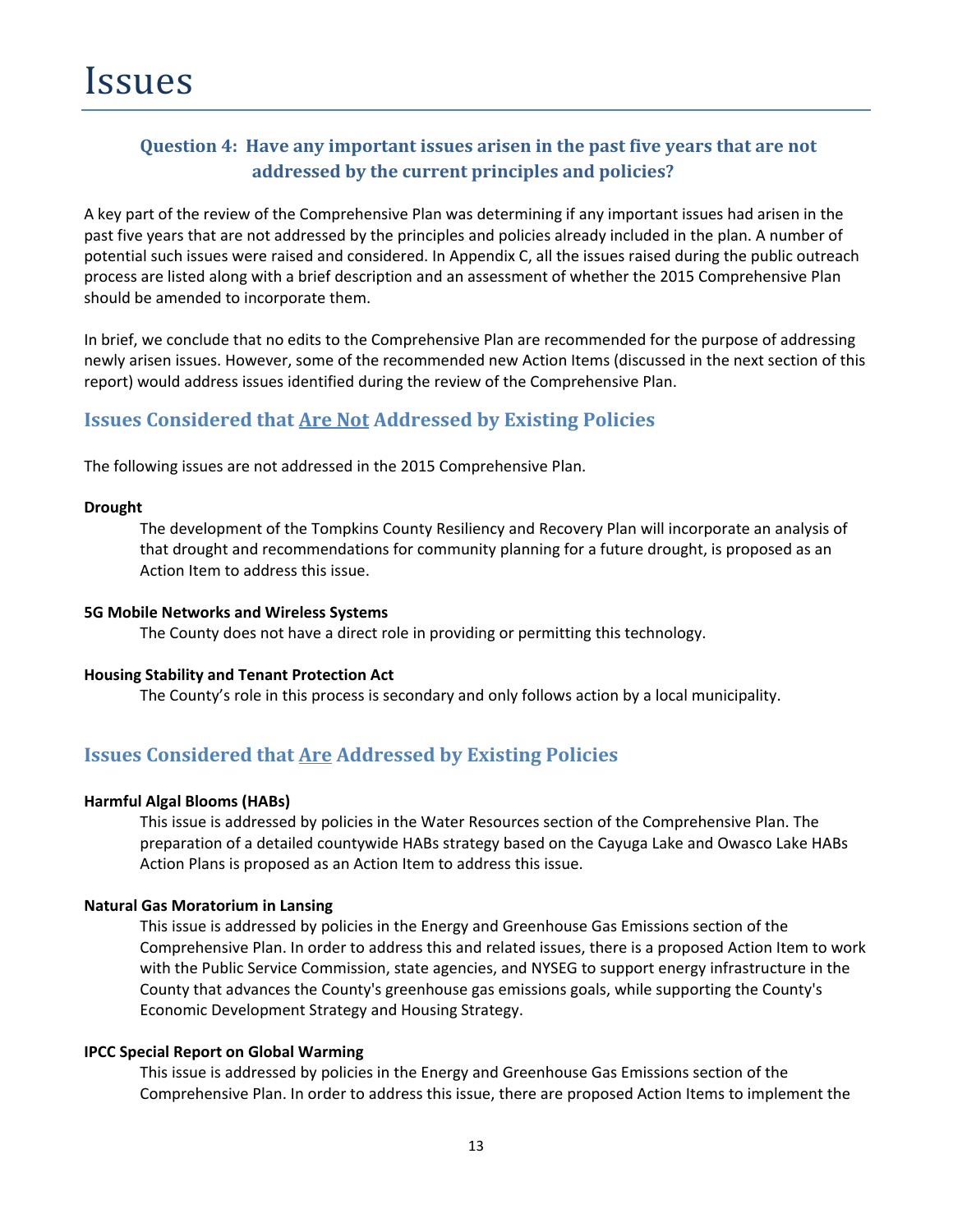Energy Strategy (2019), including undertaking an inventory and analysis of County facilities and fleet to determine a financially sound path to net-zero emissions.

#### **Lead Contamination in Lansing**

This issue is addressed by policies in the Water Resources section of the Comprehensive Plan. No Action Item to address this issue is proposed.

# **Emerging Pollutants in Cayuga Lake**

This issue is addressed by policies in the Water Resources section of the Comprehensive Plan. As of this writing, the County is exploring ways to educate the community about the plastic bag ban. No additional Action Item to address this issue is proposed.

# **Other Issues**

The following issues were raised during the review of the 2015 Comprehensive Plan. Some were considered to be issues that are not newly arisen since the Plan was adopted; some have already been addressed; others are not yet issues; and others cannot be addressed by the County.

- Local parking regulations
- Sheriff's Department and other law enforcement
- Broadband and internet access in rural areas of the County
- Connecting resiliency planning with community preparedness
- Preparedness for parasites and diseases anticipated due to climate change
- Housing supply for an aging population
- Salt contamination in Cayuga Lake
- Concentrated Animal Feedlot Operations (CAFOs)
- Anticipated population influx due to climate change
- Preparations for an aging population
- Changes in recycling markets
- Use of cooling water for potential reuse of the power plant
- Small farms with livestock may not be an appropriate use in hamlets
- Parks and recreation plan for the County
- TCAT ridership remains high and there should be planning for expansions
- There are new wetland maps for the County.

# New Action Items

# **Question 5: What Actions Items should be added to the plan to help achieve the principles and policies of the plan?**

# **Staff Review Process**

Most of the 28 actions identified in the 2015 Tompkins County Comprehensive Plan have been initiated. In identifying potential actions to consider pursuing prior to the next full update of the Comprehensive Plan, Planning and Sustainability staff reviewed actions that were considered (but not included) while preparing the 2015 Comprehensive Plan as well as the recommendations included in other plans and strategies. Special emphasis was placed on those documents that were developed since 2015, within a professional planning context, and that incorporated public review and comment. These were: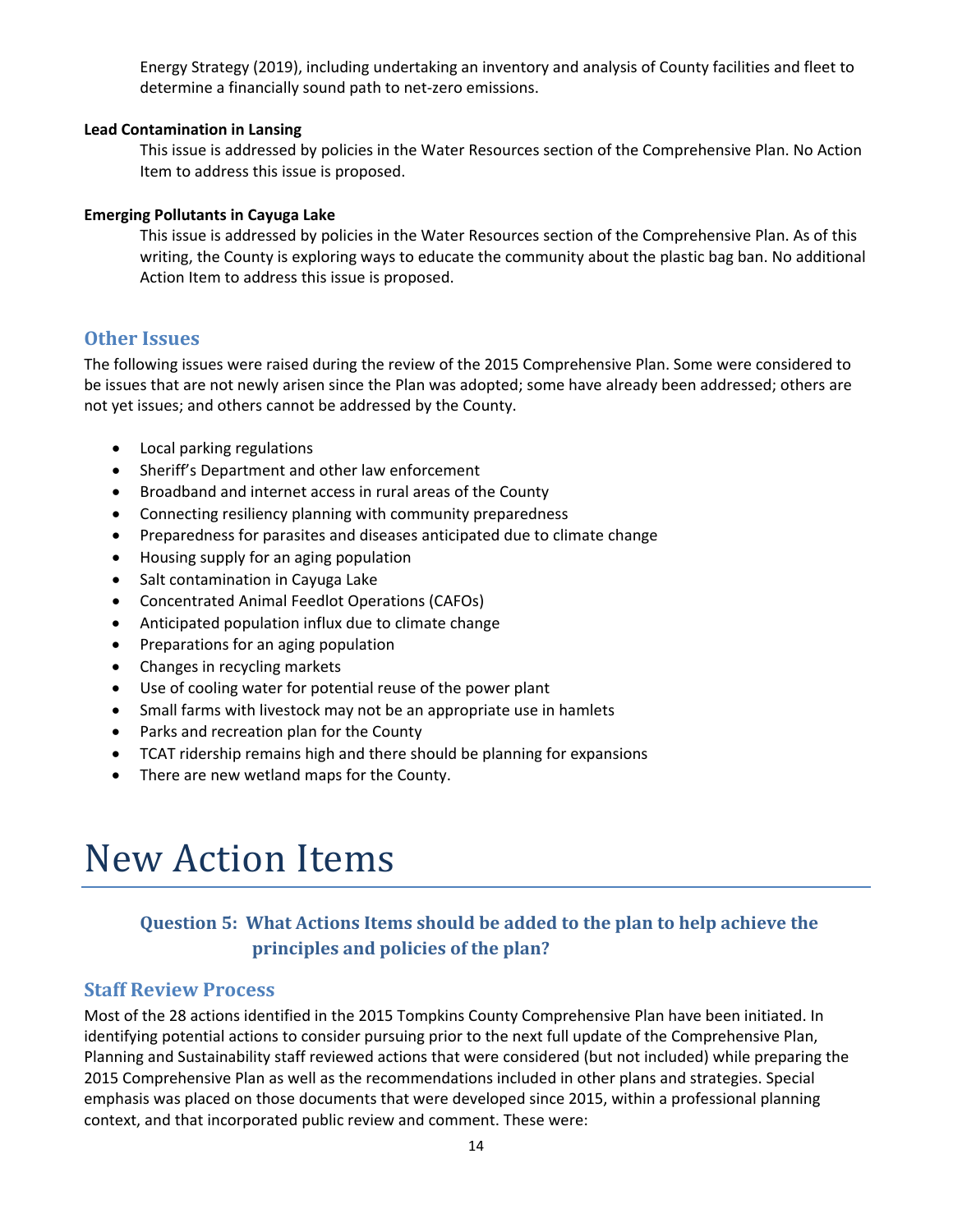- Tompkins County Energy and Economic Development Task Force (2016)
- Tompkins County Energy Roadmap (2016)
- Tompkins County Housing Strategy (2017)
- Tompkins County Habitat Connectivity Strategy (2018)
- Tompkins County Energy Strategy (2019)

The following documents were also reviewed:

- Tompkins County 2020 Energy Strategy (2010)
- Tompkins County Conservation Strategy (2012)
- Building Vibrant Communities in Tompkins County … a Development Focus Areas Strategy (2012)
- Tompkins County Strategic Tourism Plan (2012)
- Tompkins County Hazard Mitigation Plan: 2013 Update
- Tompkins County Sustainability Strategy (2014)
- 2035 Long-Range Transportation Plan (2014)
- Tompkins County Economic Development Strategy 2015-2020 (2015)
- Tompkins County Water Quality Strategy: 2019-2021 (2018)
- Cleaner Greener Southern Tier Regional Sustainability Plan (2013)

Among those documents, more than 600 potential action items were identified. Two minimum screening criteria were applied to all potential action items:

- The action should clearly be tied to at least one POLICY in the Comprehensive Plan
- The action is something the County, as a government entity, can undertake.

Other considerations in the initial screening of action items were whether the action related to more than one section of the Comprehensive Plan and whether the County is the entity best-suited to take the lead.

Actions that met the screening criteria were further evaluated based on the following considerations: the relative impact the action would have on the community, the relationship between the action and other activities of the county and in the community, and the ability to undertake the action by 2024. Staff of the Department of Planning and Sustainability prepared a short list of proposed Action Items. This short list was reviewed by the Planning Advisory Board and by the Planning, Energy and Environmental Quality Committee of the Legislature prior to going out to the public with a list of 25 proposed Action Items.

# **Public Participation Process**

In all, during May and June of 2019, staff of the Department of Planning and Sustainability reached out to the public, advisory boards, and committees. Formal meetings included:

- May 14 Planning Advisory Board review and comments.
- May 28 Planning, Energy, and Environmental Quality Committee presentation and comments.
- June 3 Public meeting at Tompkins County Public Library.
- June 13 Environmental Management Council comments.
- June 17 Water Resources Council presentation and comments.
- June 20 Municipal Planners Meeting comments.

At these meetings, staff raised two basic questions:

- Since nearly all of the Action Items from the 2015 Comprehensive Plan have been initiated, **What action items should be added to help achieve the principles and policies of the plan?**
- **Have any important issues arisen in the past five years that are not addressed by the current principles and policies?**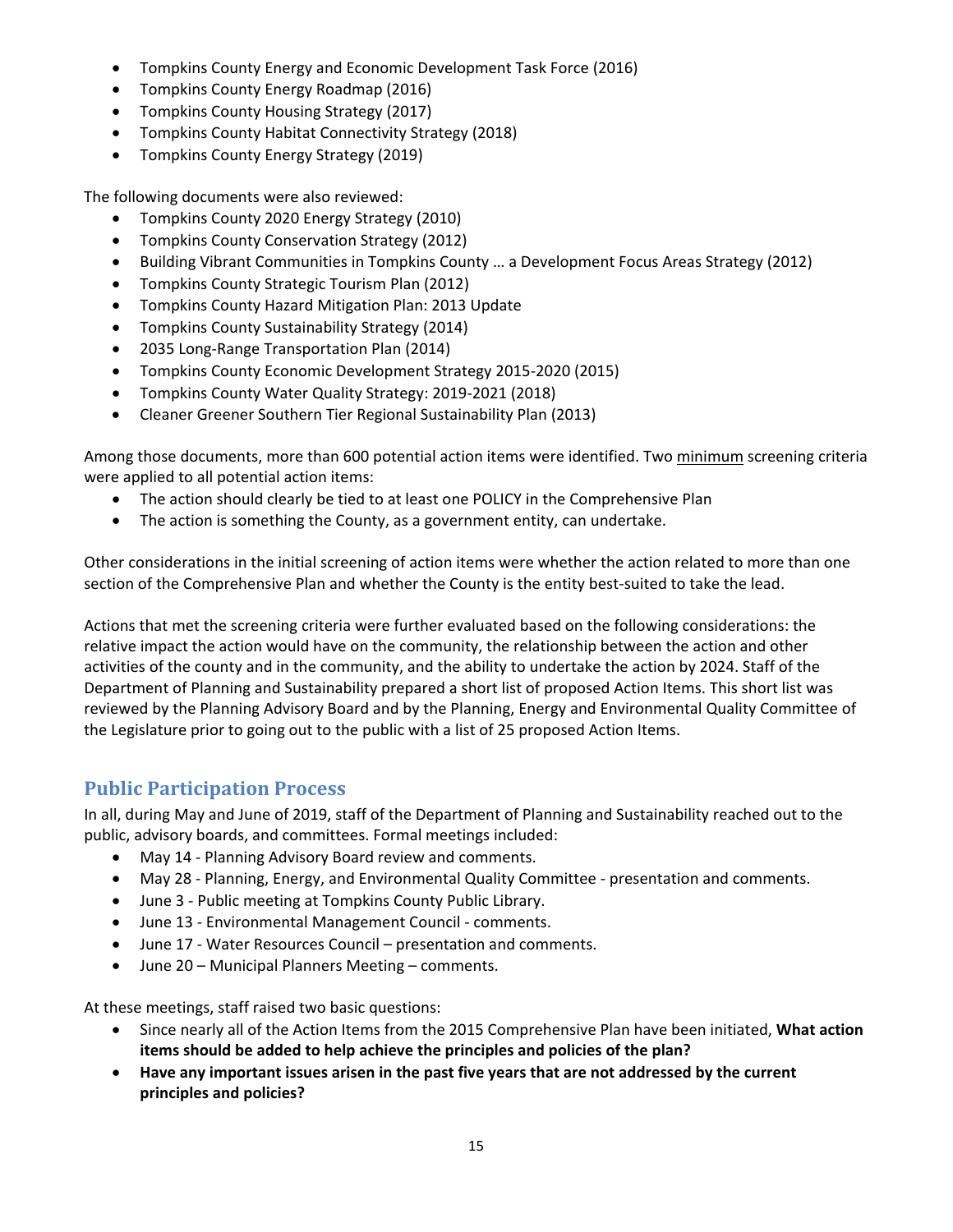In addition to comments given in response to these questions, additional remarks on the Comprehensive Plan's Principles and Policies and other topics were also heard.

Appendix C summarizes all the comments received along with responses from staff of the Department of Planning and Sustainability.

After weighing the input received on potential Action Items, the Department of Planning and Sustainability proposes the following list of new Action Items to be initiated by 2025 to further the policies of the Comprehensive Plan.

# **County Actions to be Initiated by 2025[2](#page-17-0)**

- 1. Municipal Assistance: Undertake direct outreach and engagement with municipalities several times each year to identify opportunities to assist their implementation of projects that would directly promote the policies of the Tompkins County Comprehensive Plan or projects identified in County strategies. [Department of Planning and Sustainability]
- 2. Strategic Tourism Plan: Update the *Tompkins County 2020 Strategic Tourism Plan (2012)*. [Strategic Tourism Planning Board, Department of Planning and Sustainability]
- 3. Priority Trails: Work with community partners to further implement the Tompkins Priority Trails Strategy. [Department of Planning and Sustainability]
- 4. Route 13 Corridor Study: Develop the 2020 State Route 13 Corridor Study and identify opportunities to implement recommendations. [Department of Planning and Sustainability, Ithaca-Tompkins County Transportation Council]
- 5. Housing Funding: Identify and pursue methods to continue and expand the Community Housing Development Fund Program. [Department of Planning and Sustainability]
- 6. HABs Strategy: Establish a detailed countywide Harmful Algal Blooms (HABs) strategy based on the Cayuga Lake and Owasco Lake HABs Action Plans and identify the actions, and the appropriate lead agencies, to be taken in Tompkins County that would most effectively reduce HABs . [Water Resources Council]
- 7. Stream Corridor Protection: Provide resources to support and encourage local officials to establish mechanisms and programs for protecting stream corridors. [Department of Planning and Sustainability]
- 8. Watershed Rules and Regulations: Evaluate existing watershed rules and regulations within the region to determine best practices for protecting drinking water quality and enforcement mechanisms, focusing on the potential of establishing such rules for the Cayuga Lake watershed. [Department of Planning and Sustainability, Health Department]
- 9. County-Owned Forestlands: Establish clear goals for managing County-owned Forest Lands and develop a plan of action for advancing those goals. [Environmental Management Council, Department of Planning and Sustainability]
- 10. Resiliency and Recovery Plan: Develop the Tompkins County Resiliency and Recovery Plan that both includes an update of the *Tompkins County Hazard Mitigation Plan (2013)* and develops tools to support resiliency and post-disaster economic recovery. [Department of Planning and Sustainability]
- 11. Greenhouse Gas Emissions Inventory: Conduct greenhouse gas emissions inventories both for the community and for County government operations, to be able to compare and track progress from the *2008 GHG Emissions and Energy Use Inventories*. [Department of Planning and Sustainability]
- 12. Energy Infrastructure: Work with the Public Service Commission, state agencies, and NYSEG to plan for and support reliable and adequate energy infrastructure in the County that advances the County's greenhouse gas emissions goals, while supporting the County's Economic Development Strategy and Housing Strategy. [Department of Planning and Sustainability]

<span id="page-17-0"></span><sup>&</sup>lt;sup>2</sup> County Actions are not listed in priority order.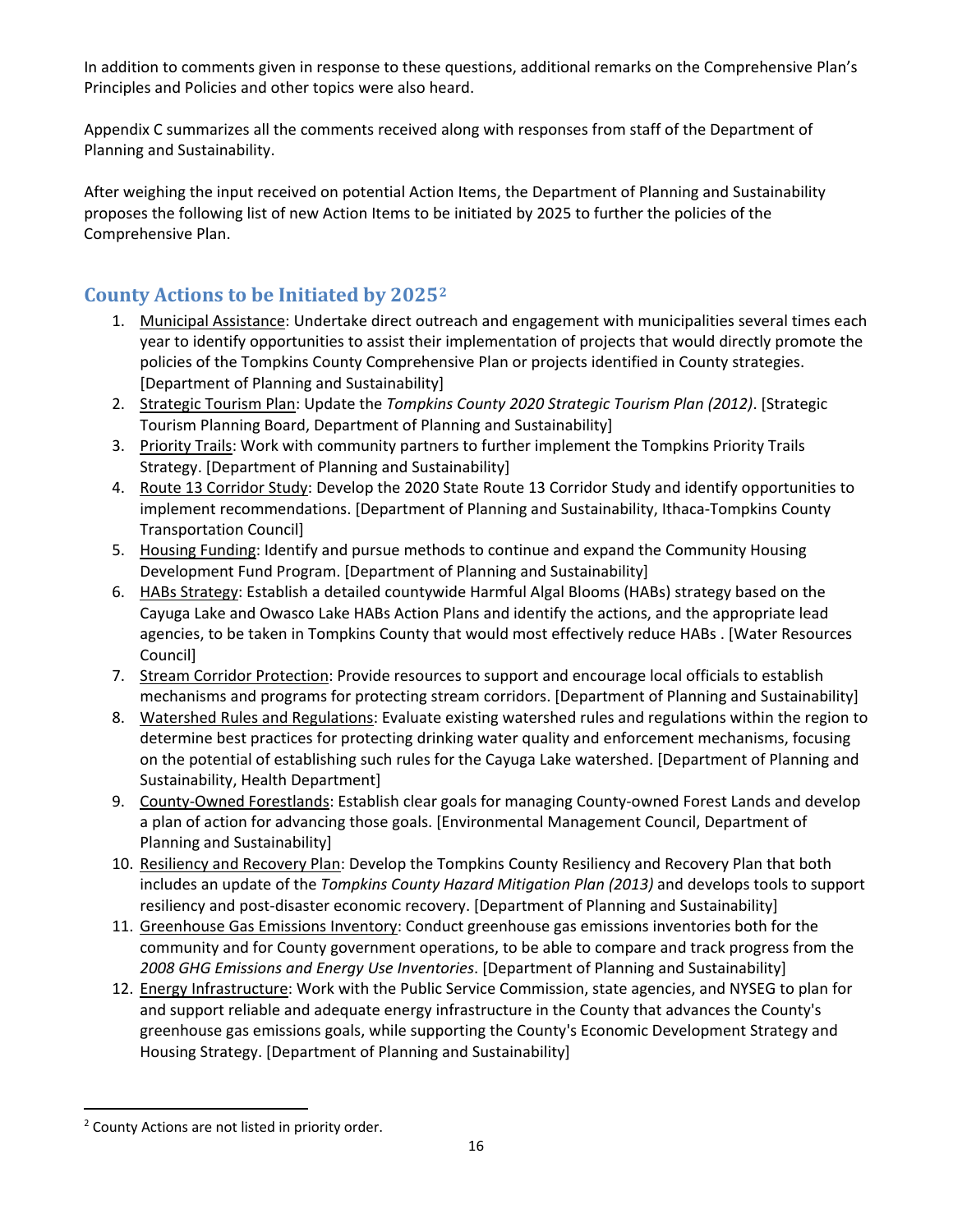- 13. Business Energy Advisors: Continue to implement the Business Energy Advisors program and explore methods to improve and expand its impact on reducing greenhouse gas emissions in the commercial sector. [Department of Planning and Sustainability]
- 14. Employee Commutes: Assist County employees in reducing greenhouse gas emissions from their daily commutes. [Department of Planning and Sustainability, Department of Human Resources]
- 15. Net-zero Emissions Facilities and Fleet: Undertake an inventory and analysis of County facilities and fleet to determine a financially sound path to net-zero emissions. [Facilities Department, Department of Planning and Sustainability]
- 16. Water and Sewer Study: Support TCAD's update of the *Countywide Inter-Municipal Water and Sewer Feasibility Study for Tompkins County* (2010) and disseminate the results to municipalities. [Department of Planning and Sustainability]
- 17. Planning and Design: Identify and share ways local municipalities can use the Planning and Design Principles from the *Development Focus Areas Strategy (2012)* in their communities. [Department of Planning and Sustainability]
- 18. Cayuga Lake Blueway Trail: Complete tasks associated with the regional Cayuga Lake Blueway Trail Implementation grant from the New York State Department of State. [Department of Planning and Sustainability]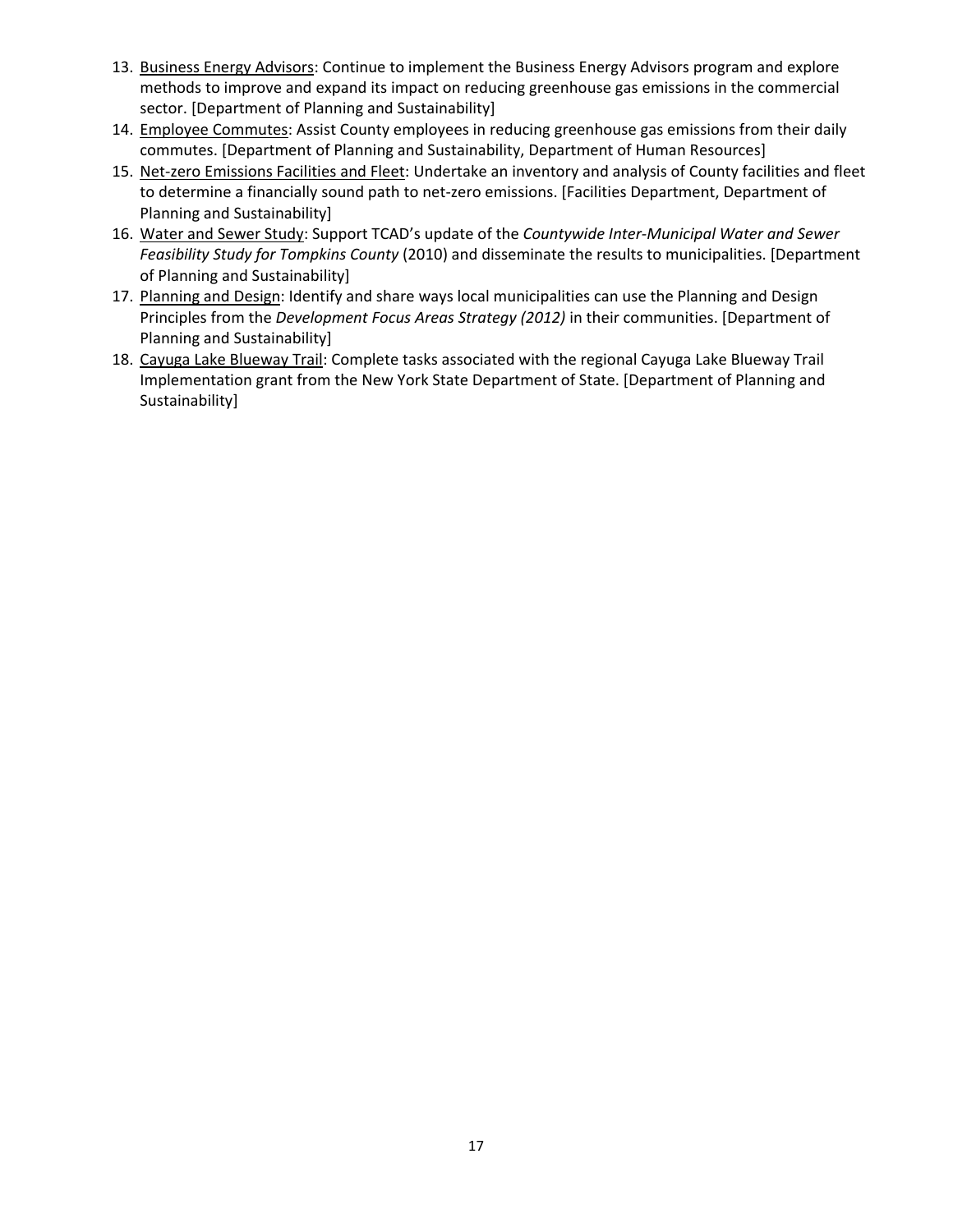# **APPENDIX A: History of the Comprehensive Planning Process**

The Tompkins County Charter calls for the Department of Planning and Sustainability to:

Prepare, in consultation with the County Planning Advisory Board, a Comprehensive Plan for the development of the County, which may include those topics authorized by New York State General Municipal Law and other topics determined to be important to the County. Such plan shall be submitted for adoption by the Tompkins County Legislature in the manner provided by the General Municipal Law. The plan shall be monitored annually, updated as necessary, and formally reviewed every five years following adoption;

# **1999 Work Begins**

Intensive work on the comprehensive planning process for Tompkins County was initiated in 1999 at a retreat of the staffs of the Planning Department and the Ithaca-Tompkins County Transportation Council with the adoption of the following vision statement:

Our vision is to build vital communities within Tompkins County by encouraging and involving people in participatory planning to create communities where:

- natural and historic resources are preserved,
- jobs are available,
- sprawl is contained,
- neighborhoods are vibrant,
- services are accessible, and
- all citizens have opportunities to improve the quality of their lives.

# **The Vital Communities Initiative: Precursor to the First Comprehensive Plan**

The Tompkins County Legislature first adopted a comprehensive plan in 2004. The groundwork for that first plan started in 1999 with the initial vision statement and then again in 2000 with the County Planning Department's Vital Communities Initiative, a two-year effort to fully involve the community in defining a broad vision of how, where, and what kind of development should occur in the future. The impetus for the Initiative came from concerns expressed by local organizations, national awareness of the need to combat sprawl and improve communities, and recognition of the need to improve the quality of life for the county's citizens.

The Vital Communities Initiative recognized the diversity of communities, lifestyles, and interests in our county and beyond, and provided citizens and community leaders with a planning process to articulate their vision for the future. Through participatory workshops and public presentations, a set of interim development and preservation principles was developed. These interim principles were adopted by the County Legislature in 2002.

# **Tompkins County Comprehensive Plan: Planning for our Future (2004)**

The 2004 Comprehensive Plan contained principles, policies, and actions to guide the County and other community members as they made decisions that influence regional development, involve inter-governmental cooperation, and affect the quality of life in neighborhoods and communities. It provided a framework to address community goals in a proactive and coordinated manner. On December 16, 2008, the Tompkins County Legislature approved an amendment to the 2004 Comprehensive Plan to address the issue of energy and greenhouse gas emissions.

# **Topic Area Strategies**

In the years following the adoption of that first Comprehensive Plan, the County developed five strategies to supplement and expand upon the work in the Plan.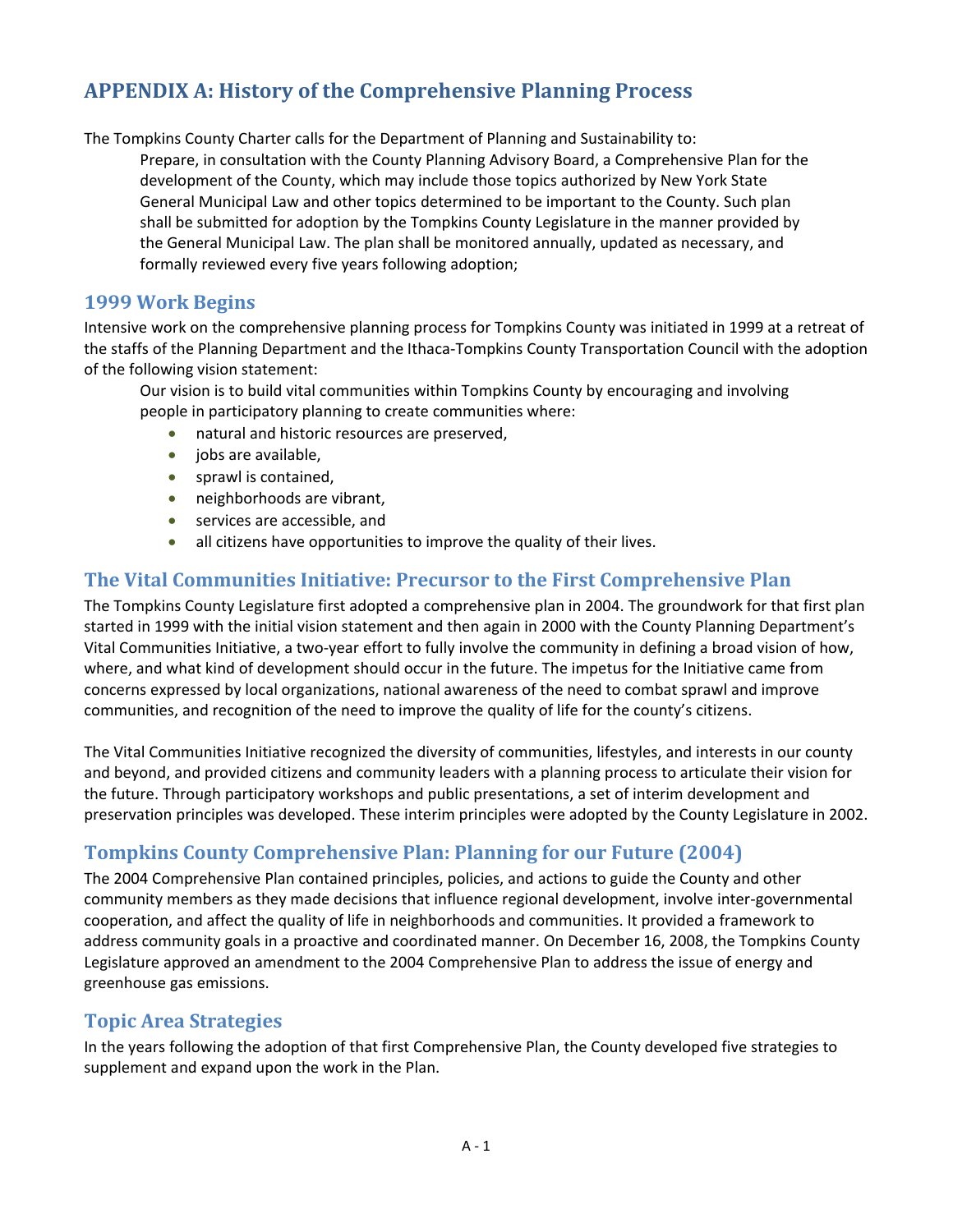*Housing Strategy.* The Tompkins County Legislature endorsed the *Housing Strategy for Tompkins County* in 2007. This strategy includes recommendations on how to achieve the housing growth identified in the *Affordable Housing Needs Assessment* (2006). The Needs Assessment analyzed the local housing market and population trends and found a need for 4,000 additional rental and owner-occupied units across all income levels by 2014.

*Housing Strategy-2017 Update.* The Tompkins County Housing Strategy (dated June 29, 2017) was endorsed by unanimous vote of the County Legislature in July 2017. Developed using information gathered through the *Housing Needs Assessment* (2016), the 2016 Housing Summit, the County's 2017 Legislature/Department Head retreat, and input from community members, this new Strategy aims to guide Tompkins County in meeting its housing needs through 2025. The Strategy proposes (1) direction and targets for housing efforts over the next ten years, (2) approaches to achieve desired housing outcomes, and (3) monitoring and support needed to track progress and identify concerns that may arise along the way.

*Conservation Strategy***.** The Tompkins County Legislature endorsed the Tompkins County Conservation Strategy in 2012. The strategy is based on the recommendations of the Tompkins County Conservation Plan, Part I: A Strategic Approach to Natural Resource Stewardship (2007) and of the Tompkins County Conservation Plan, Part II: A Strategic Approach to Agricultural Resource Stewardship (2010).

*Energy Strategy.* The Tompkins County Legislature endorsed the *Tompkins County 2020 Energy Strategy* in 2010. The Strategy outlines how the community can achieve a 20 percent reduction in greenhouse gas emissions from 2008 levels by 2020, as the first step along the path to achieving the Legislature's adopted a goal of reducing greenhouse gas emissions by at least 80 percent by 2050.

*Energy Strategy-2019 Update.* The *Tompkins County Energy Strategy* (dated July 2019) was adopted by the County Legislature in August 2019. The Energy Strategy provides vision and leadership to move both County government operations and the overall community toward achieving net-zero emissions. The County can provide leadership by being an example in how it addresses greenhouse gas emissions in its own operations. The County can also provide leadership by supporting and facilitating community work to reduce fossil fuel dependency and reduce greenhouse gas emissions.

*Tourism Strategy.* In 2012, the Tompkins County Legislature accepted the *2020 Tompkins County Strategic Tourism Plan: Inspiring Action to Support Tourism Development,* prepared by the Strategic Tourism Planning Board. This strategy advances tourism as a means of promoting economic development and enhancing quality of life.

*Development Focus Areas Strategy.* The Tompkins County Legislature endorsed *Building Vibrant Communities in Tompkins County … a Development Focus Areas Strategy* in 2012. This strategy identifies an urban center, five established nodes, two emerging nodes, and eight rural centers as the Development Focus Areas. These areas are deemed to be well-suited to be the focal points of new development due to the existence of public services, transit, and existing development. The objective of the strategy is to have at least two-thirds of new development occur in the identified focus areas.

# **Tompkins County Comprehensive Plan: Planning for Our Future (2015)**

When the first Comprehensive Plan was adopted in 2004, it was envisioned to be a dynamic document to be reviewed every five years and fully updated every ten. This first full update of that Comprehensive Plan adds climate adaptation, a completely new element; restructures the strong communities section by also addressing healthy communities; adds the two overarching principles of fiscal responsibility and sustainability; and updates policy statements to make them more direct. Specific action items to be initiated by County government within two years are identified in each chapter.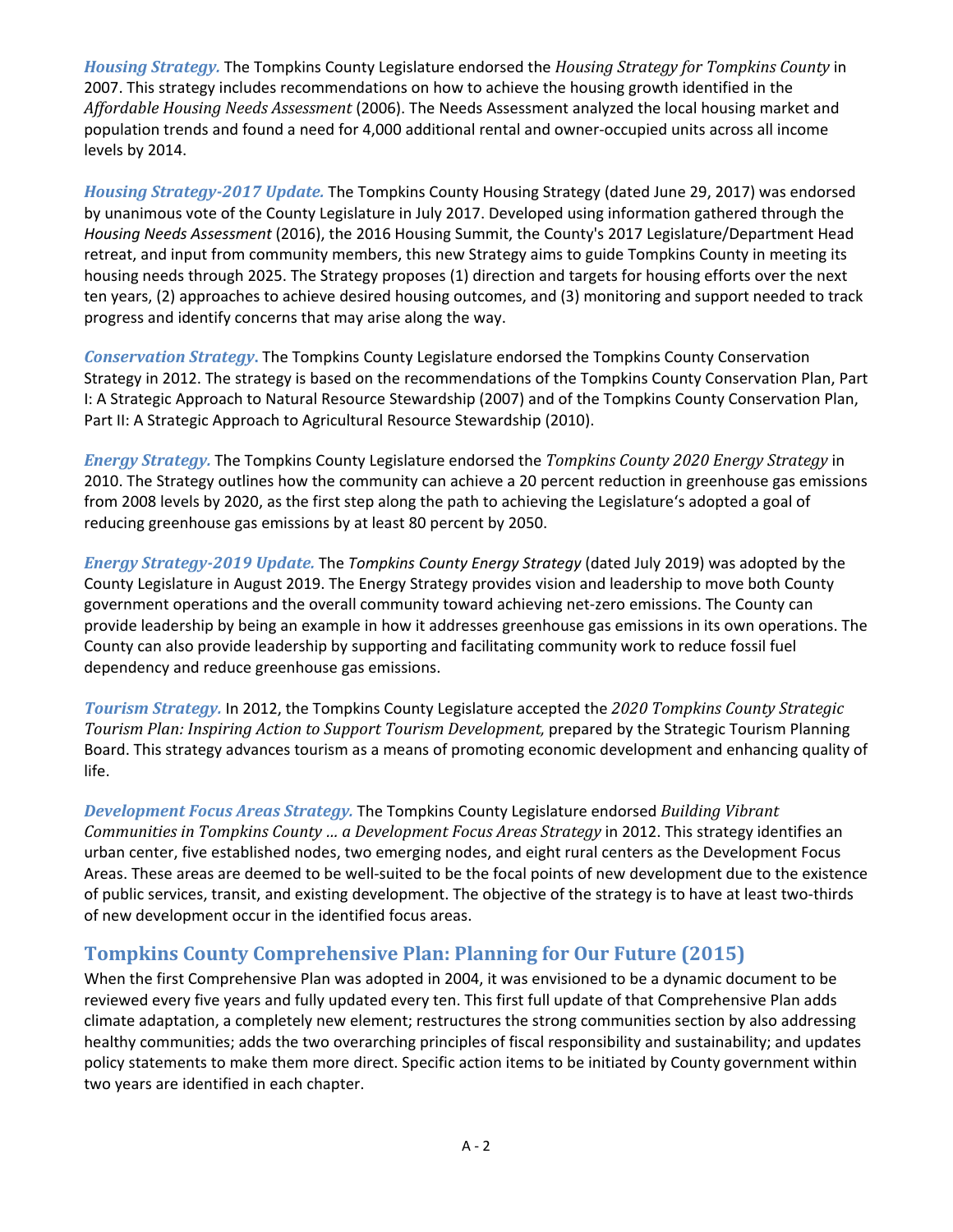# **Legislative History of the Tompkins County Comprehensive Plan and Related Strategies**

| <b>Date</b>              | <b>Legislative Action</b>                                                                                                         |
|--------------------------|-----------------------------------------------------------------------------------------------------------------------------------|
| June 4, 2002             | Board of Representatives adopts the Interim Vital Communities Development<br>and Preservation Principles                          |
| <b>December 21, 2004</b> | Legislature adopts first Tompkins County Comprehensive Plan                                                                       |
| June 19, 2007            | Legislature endorses the Housing Strategy for Tompkins County                                                                     |
| <b>December 16, 2008</b> | Legislature adopts Energy and Greenhouse Gas Emissions Element as an<br>amendment to the County Comprehensive Plan                |
| September 7, 2010        | Legislature endorses the Tompkins County 2020 Energy Strategy                                                                     |
| September 18, 2012       | Legislature accepts the 2020 Strategic Tourism Plan                                                                               |
| October 2, 2012          | Legislature endorses the Tompkins County Development Focus Areas Strategy                                                         |
| October 2, 2012          | Legislature endorses the Tompkins County Conservation Strategy                                                                    |
| August 5, 2014           | Legislature accepts the Tompkins Priority Trails Strategy [presented by the<br>Tompkins County Parks & Trails Network]            |
| <b>March 3, 2015</b>     | Legislature adopts second Tompkins County Comprehensive Plan                                                                      |
| April 7, 2015            | Legislature accepts the 2015 Economic Development Strategy for Tompkins<br>County [presented by Tompkins County Area Development] |
| April 19, 2016           | Legislature accepts the Tompkins County Energy Roadmap: Evaluating Our<br><b>Energy Resources</b>                                 |
| July 6, 2017             | Legislature endorses the Tompkins County Housing Strategy                                                                         |
| August 6, 2019           | Legislature adopts the Tompkins County Energy Strategy                                                                            |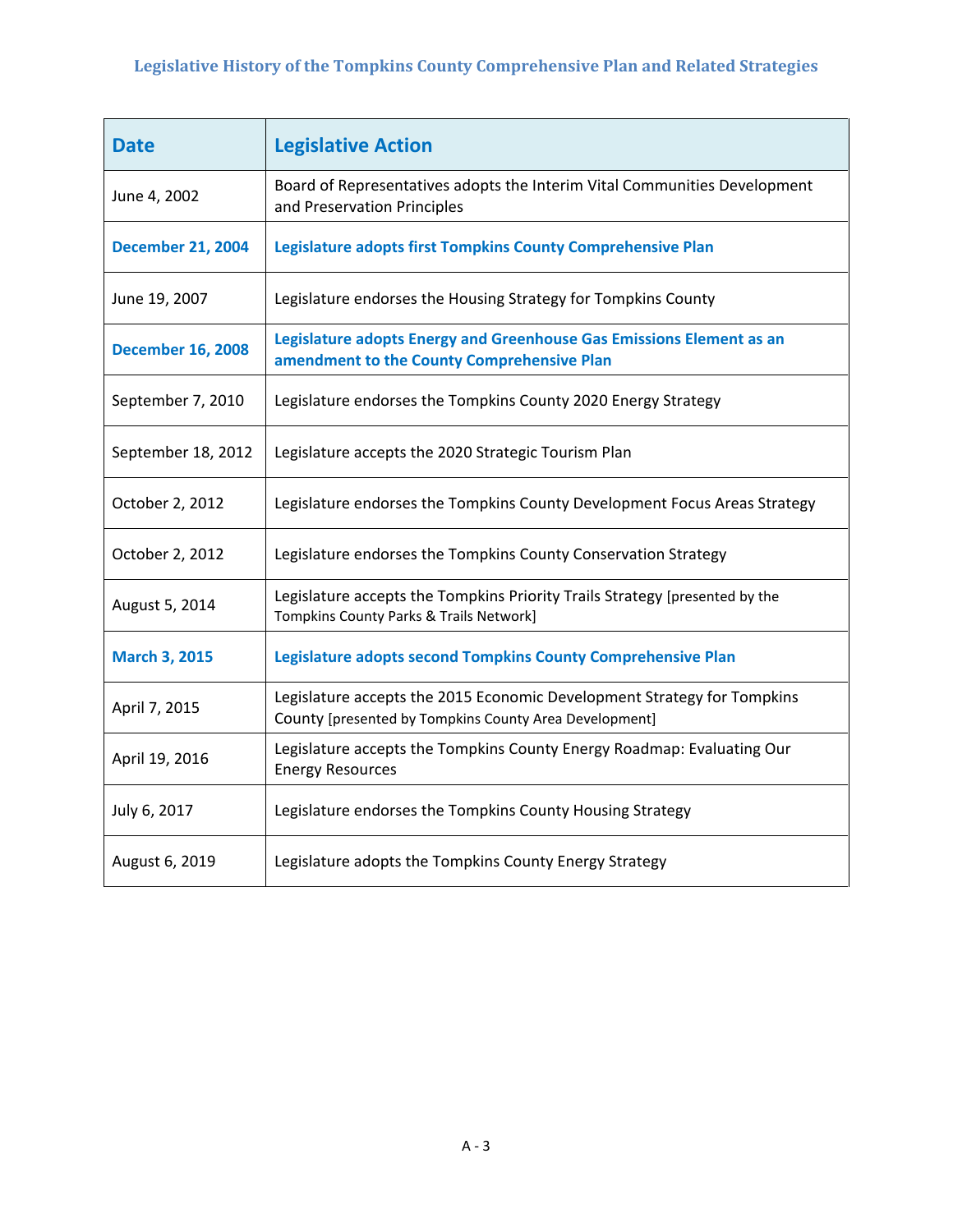# **APPENDIX B: Principles and Policies of the 2015 Tompkins County Comprehensive Plan**

# **Overarching Principles**

**Sustainability.** Tompkins County should be a place where

**the needs of current and future generations are met without compromising the ecosystems upon which they depend.**

**Regional Cooperation.** Tompkins County should be a place where **all levels of government work cooperatively to address regional issues.**

**Fiscal Responsibility.** Tompkins County should be a place where **taxpayer dollars are invested in public infrastructure and facilities in the most efficient manner possible.**

# **The Economy, Housing, and Transportation**

**The Economy.** Tompkins County should be a place where **economic prosperity is accessible to all.**

*It is the policy of Tompkins County to*:

- Support economic development that provides high-quality employment opportunities with living wages and benefits.
- Promote the growth and development of local businesses and encourage the purchase of locally produced goods and services.
- Work with economic development agencies and institutions of higher education to diversify and expand the local economy and enhance community vitality.
- Promote innovation and technology transfer and attract and support people working to start and grow competitive businesses.
- Support quality of life measures that enhance the local business climate and attract employees.
- Promote development of a strong land-based rural economy.
- Provide opportunities to all residents to develop the skills necessary to obtain high-quality employment.
- Ensure the benefits and costs of economic development incentives are distributed equitably and there is an open and transparent process for decision-making.

#### **Housing.** Tompkins County should be a place where

#### **housing is affordable, safe, energy efficient, and appealing.**

# *It is the policy of Tompkins County to*:

- Encourage a variety of housing options in development focus areas.
- Support new development of housing whose total costs, including utility and transportation expenses, are affordable to households with a range of incomes.
- Promote energy efficient housing.
- Provide housing options for an aging population.
- Maintain an adequate supply of housing for people requiring supportive services.
- Improve the existing housing stock.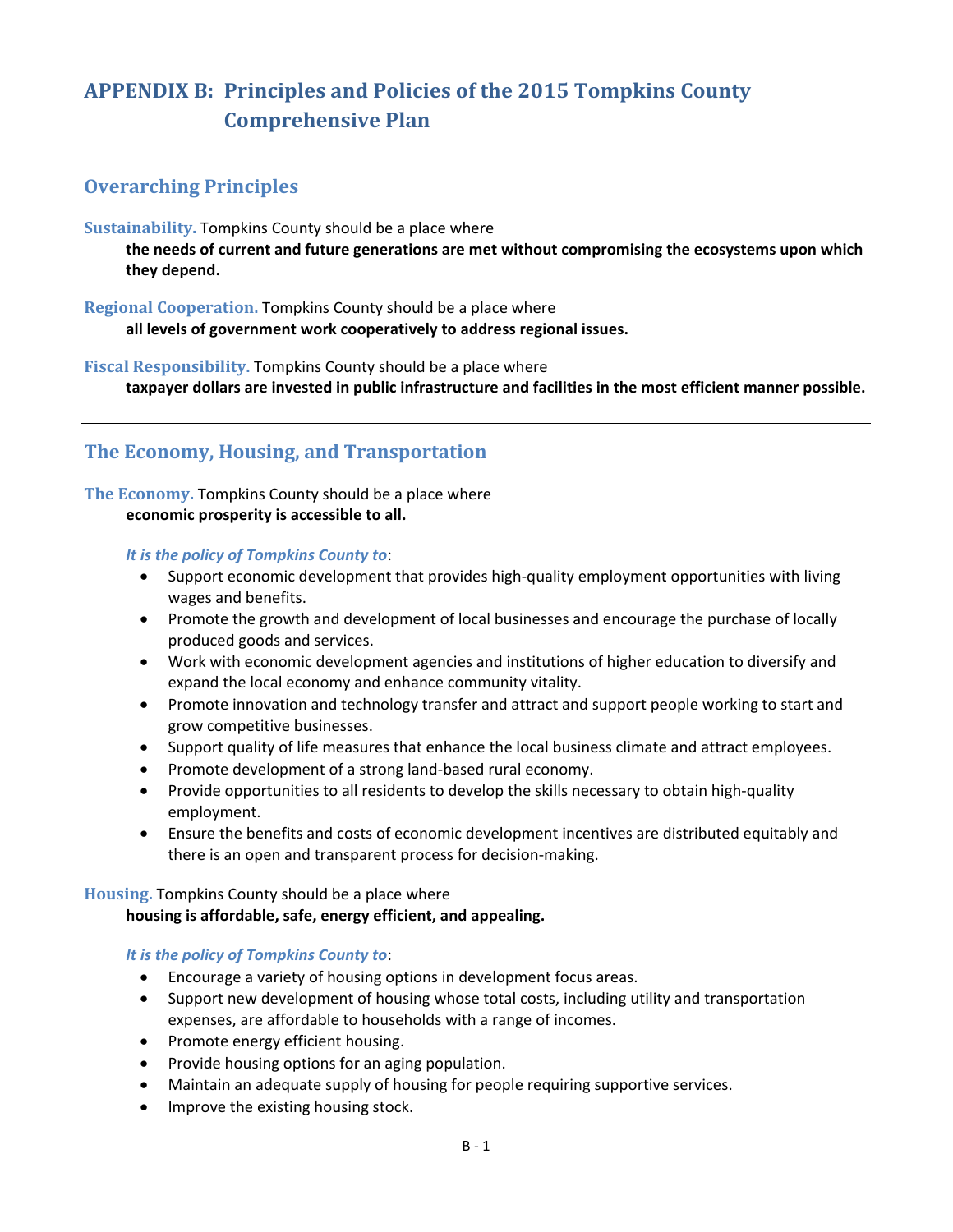#### **Transportation.** Tompkins County should be a place where

#### **transportation choices are efficient, affordable, and healthy for people and the environment.**

*It is the policy of Tompkins County to*:

- Maintain and improve critical elements of the existing transportation network to support the safe movement of people and goods.
- Reduce the use of fossil fuels in transportation.
- Shift travel away from driving-alone to biking, walking, carpooling/ridesharing, and using public transit.
- Support a pattern of land use that allows people to move efficiently and affordably.
- Provide for the safe and effective movement of freight to, from, and within the county.
- Continue to provide airport services that support community and business needs.
- Consider the needs of populations that are particularly challenged by transportation when developing systems and alternatives.

# **The Environment**

# **Natural Resources.** Tompkins County should be a place where

# **natural features and working rural landscapes are preserved and enhanced.**

#### *It is the policy of Tompkins County to*:

- Preserve natural features and ecosystems, especially within the Natural Features Focus Areas.
- Protect farmland within the Agricultural Resource Focus Areas for agricultural use.
- Reduce the adverse impacts to native species and ecosystems caused by invasive organisms and climate change.
- Promote best management practices that protect natural resources and productive working lands.
- Improve public access to outdoor recreation resources and opportunities.

# **Water Resources.** Tompkins County should be a place where

#### **water resources are clean, safe, and protected.**

#### *It is the policy of Tompkins County to*:

- Protect the ecological, economic, and recreational functions of Cayuga Lake.
- Protect aquifers from contamination by limiting development within groundwater recharge areas.
- Protect streams and their watersheds to maintain water quality, manage stormwater and flooding, and enhance ecological diversity.
- Preserve existing wetlands and restore wetland functions.
- Support water-dependent or -enhanced development of the City's urban waterfront while conserving important natural resources and providing public enjoyment of the waterfront.

# **Climate Change**

**Energy and Greenhouse Gas Emissions.** Tompkins County should be a place where

**the energy system meets community needs without contributing additional greenhouse gases to the atmosphere.**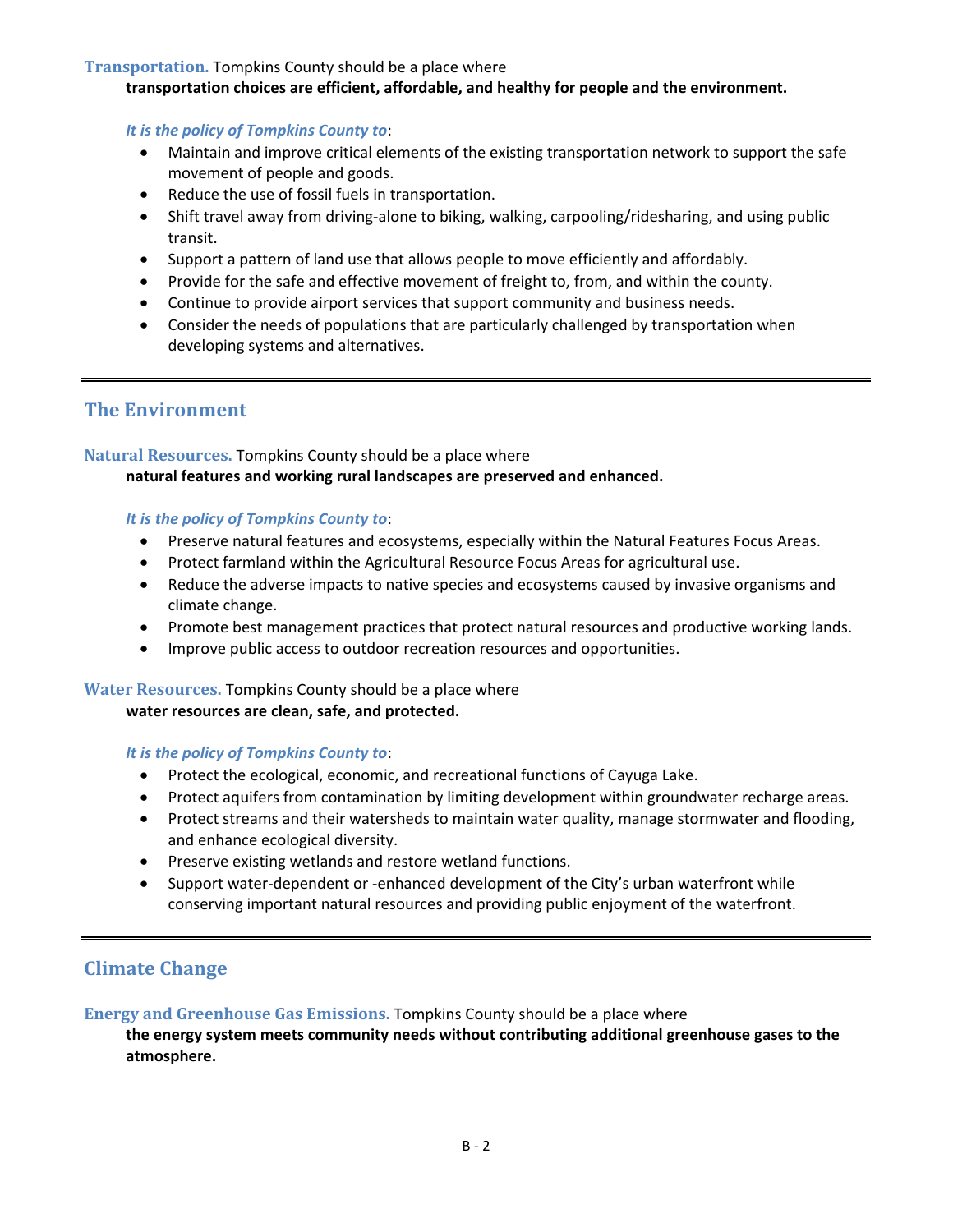#### *It is the policy of Tompkins County to*:

- Reduce greenhouse gas emissions to reach a minimum 80 percent reduction from 2008 levels by 2050 and reduce reliance on fossil fuels across all sectors.
- Improve the energy efficiency of all components of the community energy system.
- Increase the use of local and regional renewable energy sources and technologies.
- Increase carbon capture and storage in the county's forests, wetlands, and soils.
- Reduce the amount of material disposed of in landfills.

# **Climate Adaptation.** Tompkins County should be a place where

**the entire community is prepared for the economic, environmental, and social impacts of climate change.**

#### *It is the policy of Tompkins County to*:

- Maintain floodways and limit development within floodplains to reduce damages from floods.
- Improve connectivity of open space to prevent fragmentation of ecosystems and isolation of plant and wildlife populations.
- Promote adaptation measures that lessen climate impacts on the local economy.
- Encourage actions that protect vulnerable populations from the impacts of climate change.
- Prepare for community recovery in the event of disaster.

# **Neighborhoods and Communities**

# **Healthy Communities.** Tompkins County should be a place where

# **the built environment promotes healthy, safe, and active lifestyles.**

## *It is the policy of Tompkins County to*:

- Promote bicycling and walking throughout the county by making these transportation modes safe, efficient, and appealing options.
- Encourage the development of lively streets with a variety of opportunities for daily activity, recreation, and social interaction.
- Foster the expansion of a countywide trail network.
- Encourage efforts to improve the accessibility of the built environment to allow everyone to participate in community life.
- Promote parks, community facilities, recreational activities, and networks that support regular social interaction and physical activity.
- Discourage land uses that threaten community health and safety.

# **Development Patterns.** Tompkins County should be a place where

**new development is focused in compact, walkable, mixed-use communities.**

#### *It is the policy of Tompkins County to*:

- Strengthen downtowns as retail, service, employment, and community centers.
- Encourage municipalities to protect rural character and scenic resources by limiting sprawl.
- Promote more housing and mixed-use development in Development Focus Areas.
- Support land use policies and regulations and public infrastructure improvements to encourage private investment in the Development Focus Areas.
- Preserve and enhance the distinct identities and historic character of existing communities.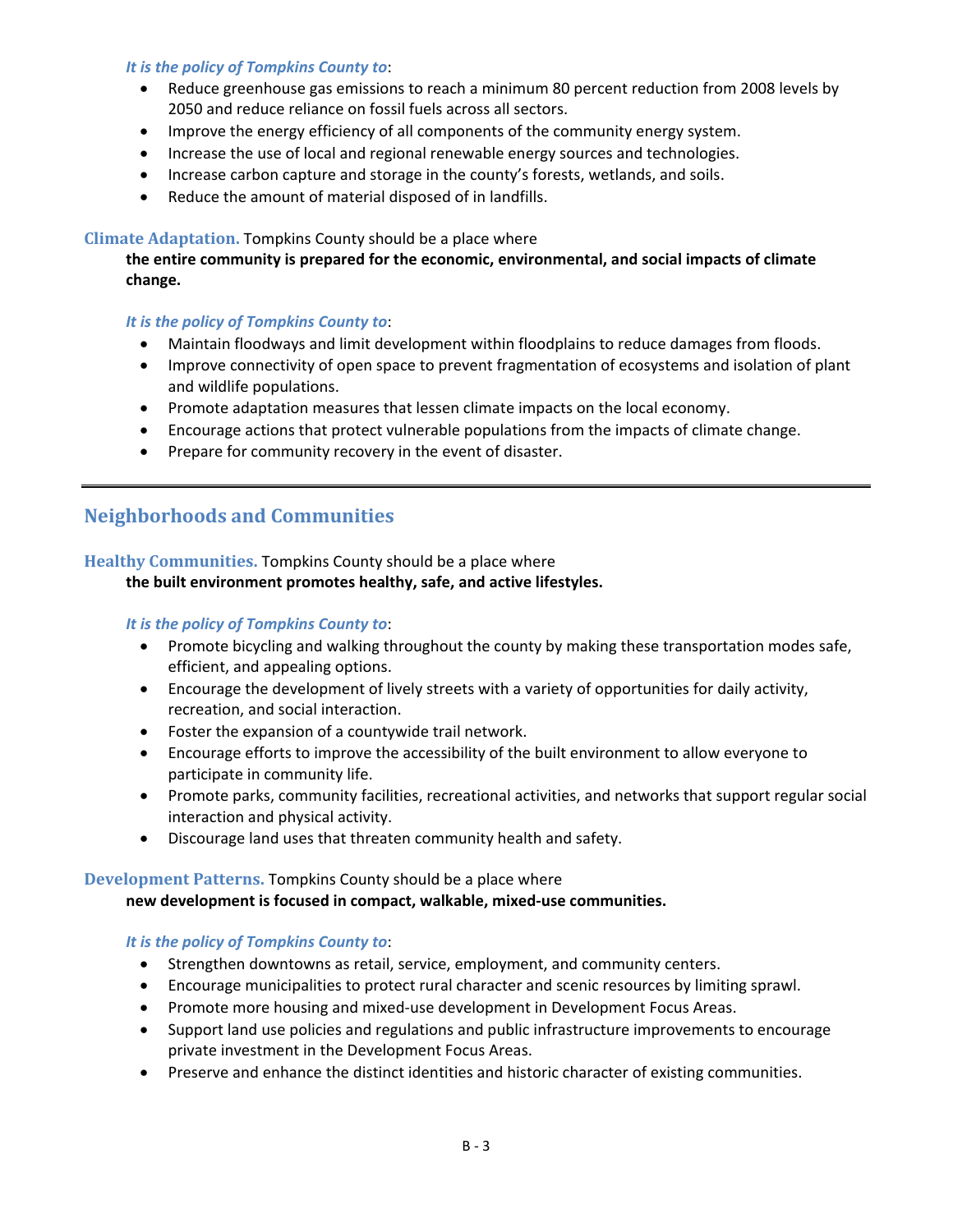# **APPENDIX C: Public Outreach - Comments Received and Staff Responses**

# **Introduction**

During May and June of 2019, staff of the Department of Planning and Sustainability reached out to the public, advisory boards, and committees. Formal meetings included:

- May 14 Planning Advisory Board review and comments.
- May 28 Presentation to Planning, Energy, and Environmental Quality Committee.
- June 3 Public meeting at Tompkins County Public Library.
- June 13 Environmental Management Council. No presentation given just an opportunity for comments.
- June 17 Water Resources Council.
- June 20 Municipal Planners Meeting comments.

At these meetings, staff raised two basic questions:

- Since nearly all of the Action Items from the 2015 Comprehensive Plan have been initiated, **What action items should be added to help achieve the principles and policies of the plan?**
- **Have any important issues arisen in the past five years that are not addressed by the current principles and policies?**

In addition to comments given in response to these questions, additional remarks on the Comprehensive Plan's Principles and Policies and other topics were also heard.

Following is a report on the all the comments received along with responses from staff of the Department of Planning and Sustainability.

# **Action Items**

In order to be considered as an addition to the Comprehensive Plan, proposed action items must, at a minimum, meet two criteria:

- The action should be clearly tied to at least one POLICY in the Comprehensive Plan.
- The action is something the County, as a government entity, can undertake.

In reaching out about potential action items, staff of the Department of Planning and Sustainability prepared a draft list of 25 potential action items. Other potential action items identified during the outreach process fell under virtually all aspects of the Comprehensive Plan and are summarized below. These are organized by topic area in the 2015 Comprehensive Plan.

It should be noted that while not all the suggested actions were deemed to rise to the level of inclusion in the recommended amendments to the Comprehensive Plan, many of these actions can and will be undertaken by appropriate entities in the course of their work and this Appendix will be reviewed when the Comprehensive Plan is next updated in 2025.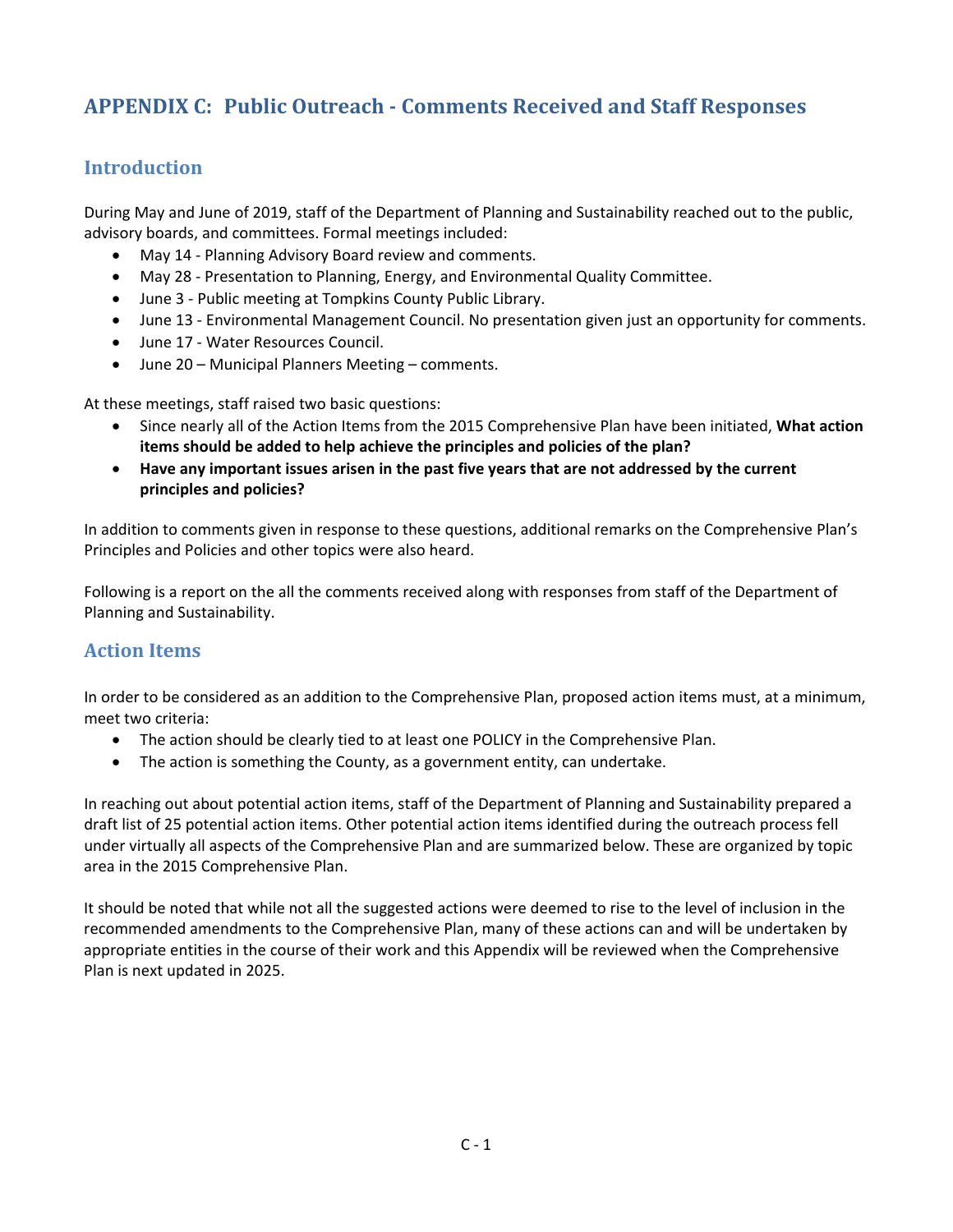|    | <b>HOUSING</b>                                                                                                                                                               |                                                                                                                                                                                                                                                                                                                                                                                                                                                                                                                                                                            |  |  |
|----|------------------------------------------------------------------------------------------------------------------------------------------------------------------------------|----------------------------------------------------------------------------------------------------------------------------------------------------------------------------------------------------------------------------------------------------------------------------------------------------------------------------------------------------------------------------------------------------------------------------------------------------------------------------------------------------------------------------------------------------------------------------|--|--|
|    | <b>Suggested Action Item</b>                                                                                                                                                 | Response                                                                                                                                                                                                                                                                                                                                                                                                                                                                                                                                                                   |  |  |
|    | 1. Add an action item on housing and energy.                                                                                                                                 | The action item Energy Infrastructure was amended to<br>include housing.                                                                                                                                                                                                                                                                                                                                                                                                                                                                                                   |  |  |
|    | 2. Educate municipal officials on the importance of<br>Smart Growth and on addressing NIMBY (Not In<br>My Back Yard) concerns.                                               | Related to action item Planning and Design.                                                                                                                                                                                                                                                                                                                                                                                                                                                                                                                                |  |  |
| 3. | Identify elderly housing sites based on location of<br>transportation and support services, retail, etc.                                                                     | Action item not included as Development Focus Areas<br>that meet these criteria have already been identified.                                                                                                                                                                                                                                                                                                                                                                                                                                                              |  |  |
| 4. | Provide guidelines to local governments on parking<br>requirements for housing in various areas: urban,<br>rural, and suburban.                                              | Related to action item Municipal Assistance.                                                                                                                                                                                                                                                                                                                                                                                                                                                                                                                               |  |  |
| 5. | Support cooperative housing.                                                                                                                                                 | Action item not included. Not a County Action. There<br>are no particular concrete steps the County could<br>take to develop cooperative housing apart from<br>providing support for affordable cooperative units,<br>for example, as already provided under the existing<br>Community Housing Development Fund.                                                                                                                                                                                                                                                           |  |  |
|    | <b>TRANSPORTATION</b>                                                                                                                                                        |                                                                                                                                                                                                                                                                                                                                                                                                                                                                                                                                                                            |  |  |
|    | <b>Suggested Action Item</b>                                                                                                                                                 | Response                                                                                                                                                                                                                                                                                                                                                                                                                                                                                                                                                                   |  |  |
|    | 1. Add an action related to implementing the<br>Blueway Trail, particularly related to navigability<br>and dredging for water travel.                                        | Action item added: Cayuga Lake Blueway Trail.                                                                                                                                                                                                                                                                                                                                                                                                                                                                                                                              |  |  |
| 2. | Develop a plan to track vitality of the rail service in<br>County and ideas for future use of the rail corridor<br>if it stops being used solely for commercial<br>purposes. | Action item not included. The Ithaca-Tompkins County<br>Transportation Council has indicated that they are<br>following this issue.                                                                                                                                                                                                                                                                                                                                                                                                                                        |  |  |
|    | <b>NATURAL RESOURCES</b>                                                                                                                                                     |                                                                                                                                                                                                                                                                                                                                                                                                                                                                                                                                                                            |  |  |
|    | <b>Suggested Action Item</b>                                                                                                                                                 | Response                                                                                                                                                                                                                                                                                                                                                                                                                                                                                                                                                                   |  |  |
| 1. | Expand the Soil and Water Conservation District's<br>Agricultural Environmental Management (AEM)<br>program.                                                                 | Action item not included. Not a County Action. AEM is<br>a New York State led locally by the Tompkins<br>County Soil and Water Conservation District.                                                                                                                                                                                                                                                                                                                                                                                                                      |  |  |
| 2. | Research and address legacy toxins in our<br>floodplains.                                                                                                                    | Action item not included. Legacy pollutants are<br>chemicals that are no longer used but are still<br>present in the environment. They are often difficult<br>to detect because they tend to be present in<br>relatively low concentrations. Recent efforts in<br>Tompkins County to identify emerging<br>contaminants using more sophisticated monitoring<br>technology may offer anapproach to identifying<br>legacy pollutants as well. Opportunities to combine<br>these efforts should be explored by entities that<br>currently monitor water and soil contaminants. |  |  |
| 3. | Update and republish the Natural Resources<br>Inventory document, not just the interactive maps.                                                                             | Action item not included. However, the Department of<br>Planning and Sustainability will review the Natural<br>Resources Inventory and identify any need to<br>update the maps and data.                                                                                                                                                                                                                                                                                                                                                                                   |  |  |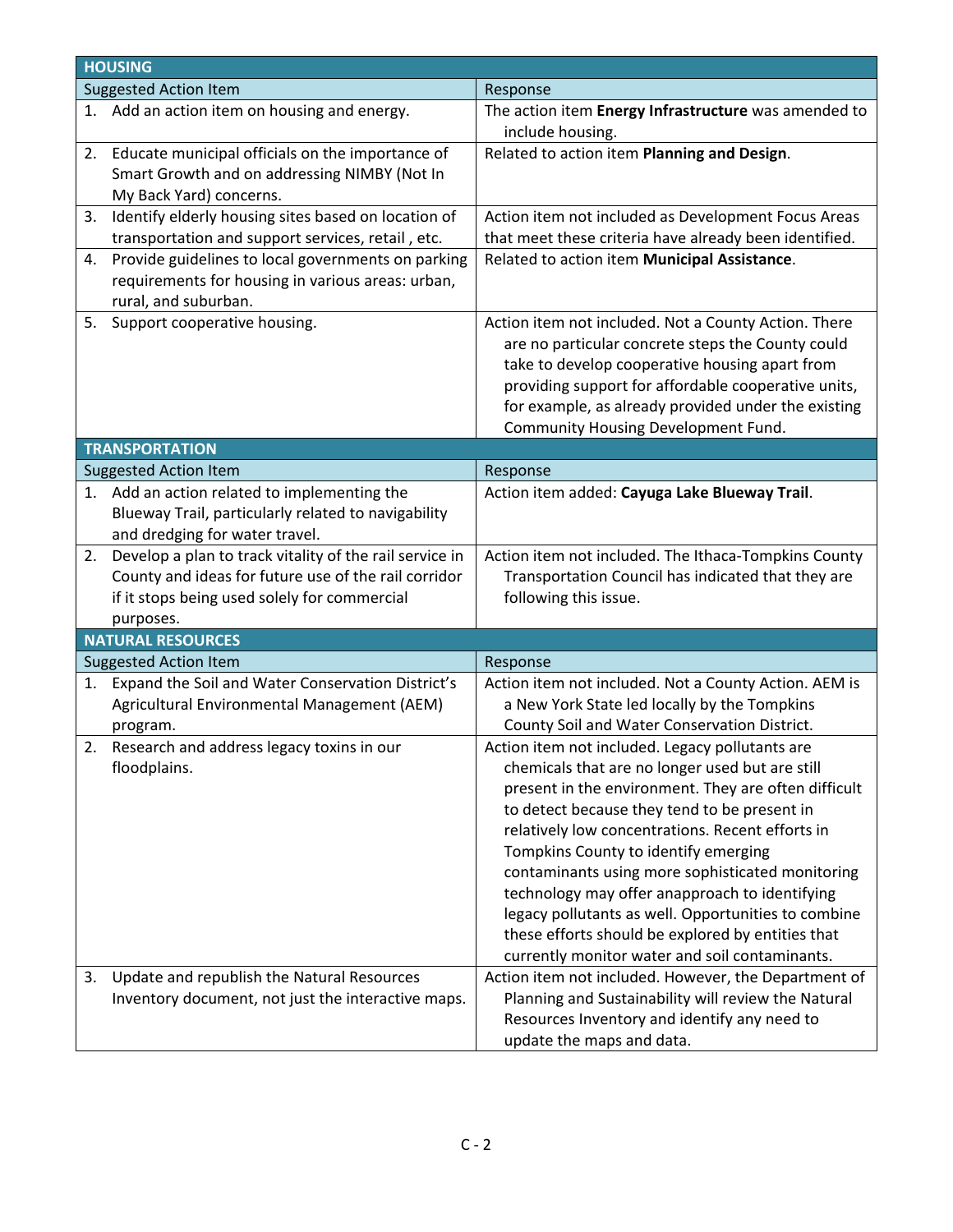| <b>WATER RESOURCES</b> |                                                                                             |                                                        |  |
|------------------------|---------------------------------------------------------------------------------------------|--------------------------------------------------------|--|
|                        | <b>Suggested Action Item</b>                                                                | Response                                               |  |
|                        | 1. Acquire permanent conservation easements along                                           | Action item not included. Acquisition of conservation  |  |
|                        | stream corridors, especially where there are major                                          | easements can be expensive and the ongoing costs       |  |
|                        | contributors of ditch water entering streams.                                               | of monitoring those easements are considerable.        |  |
|                        | 2. Address water quantity and quality issues for                                            | Action item not included. Does not address a policy in |  |
|                        | private wells.                                                                              | the Comprehensive Plan. The County Department of       |  |
|                        |                                                                                             | Health has established standards for the installation  |  |
|                        |                                                                                             | of new wells including separation distances from       |  |
|                        |                                                                                             | buildings, water bodies, and sewage systems.           |  |
| 3.                     | Conduct regular inspections of septic systems                                               | Action item not included. The Tompkins County          |  |
|                        | around the lake.                                                                            | Department of Health oversees the design,              |  |
|                        |                                                                                             | inspection and permitting of all new, replacement      |  |
|                        |                                                                                             | or expanded sewage systems and septic tanks. A         |  |
|                        |                                                                                             | program to conduct regular inspections would           |  |
|                        |                                                                                             | require training for local contractors, and            |  |
|                        |                                                                                             | administration and enforcement of an extensive         |  |
|                        |                                                                                             | program.                                               |  |
|                        | 4. Establish watershed committees across municipal                                          | Action item not included. Not a County Action. This    |  |
|                        | boundaries to address flooding and water quality                                            | action would require municipalities to act to create   |  |
|                        | issues.                                                                                     | and maintain such organizations.                       |  |
| 5.                     | Extend wastewater treatment lines along both                                                | Action item not included. Not a County Action.         |  |
| 6.                     | sides of Cayuga Lake to protect water quality.<br>Include Cargill in the conversation about | Related to action item HABs Strategy.                  |  |
|                        | addressing HABs.                                                                            |                                                        |  |
|                        | 7. Prevent agricultural tiling systems from dumping                                         | Action item not included.                              |  |
|                        | into ditches and install appropriate management                                             |                                                        |  |
|                        | measures such as ditch socks.                                                               |                                                        |  |
|                        | 8. Provide guidance and structure to the WRC Water                                          | Action item not included. Does not address a policy in |  |
|                        | Withdrawals Committee.                                                                      | the Comprehensive Plan. The Department of              |  |
|                        |                                                                                             | Planning and Sustainability provides administrative    |  |
|                        |                                                                                             | and planning staff support to the Water Resources      |  |
|                        |                                                                                             | Council, but the resources available to provide        |  |
|                        |                                                                                             | additional support are limited.                        |  |
|                        | 9. Provide training for municipal officials and staff on                                    | Related to action item Municipal Assistance.           |  |
|                        | best management practices for culverts; share                                               |                                                        |  |
|                        | county ditching knowledge with municipalities.                                              |                                                        |  |
|                        | 10. Update and adopt the Local Waterfront                                                   | Action item not included. Not a County Action. This    |  |
|                        | Revitalization Program (LWRP).                                                              | action can only be undertaken by municipalities.       |  |
|                        | 11. Work with State Parks staff to address stream                                           | Action item not included. The Department of Planning   |  |
|                        | corridors concerns.                                                                         | and Sustainability works informally with local         |  |
|                        |                                                                                             | conservation partners, meeting biannually to           |  |
|                        |                                                                                             | discuss issues of common interest. This includes       |  |
|                        |                                                                                             | stream corridor protection.                            |  |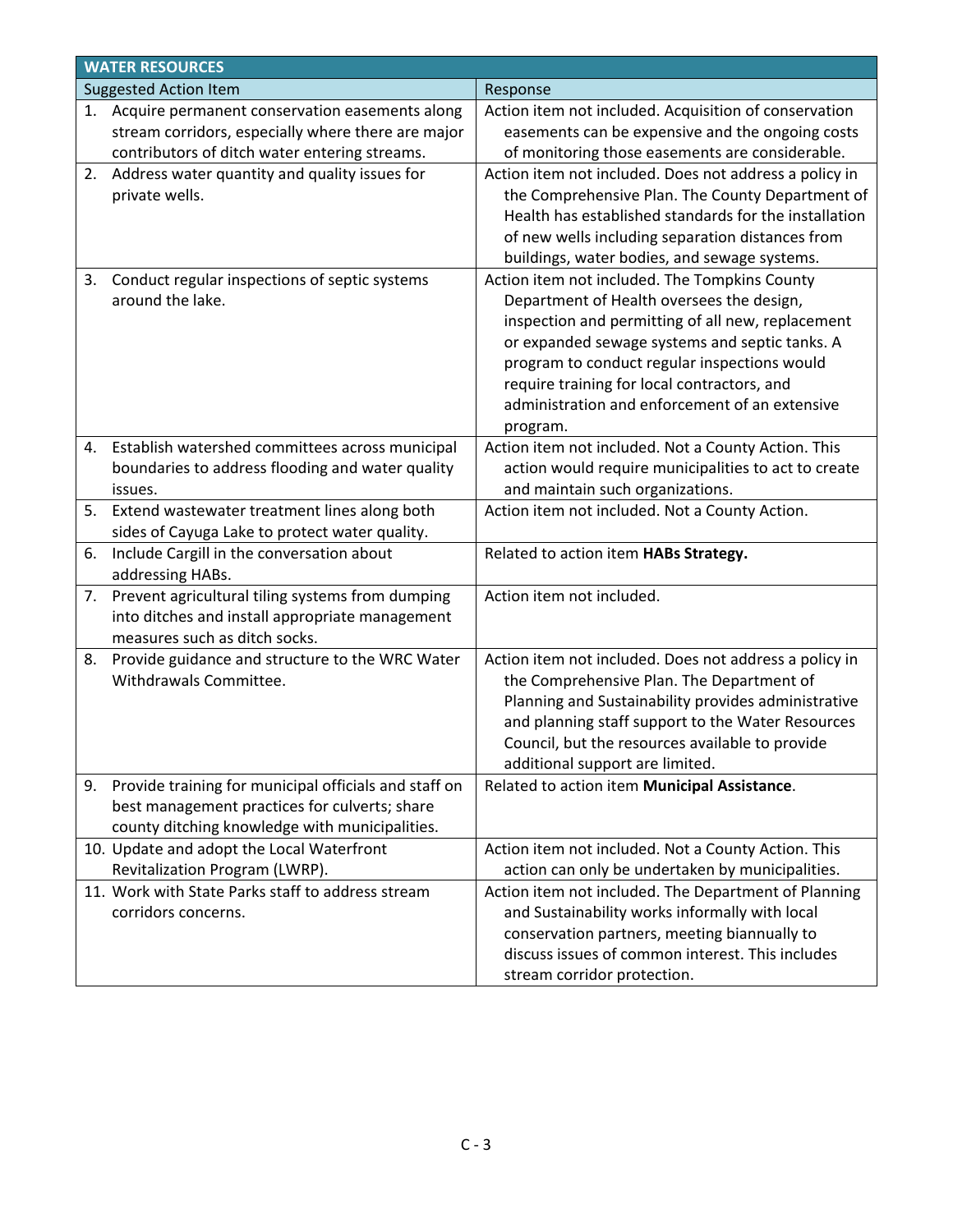| <b>ENERGY</b>               |                                                                                                                                                                            |                                                                                                                                                                                                                                                                                                                                                                                           |  |
|-----------------------------|----------------------------------------------------------------------------------------------------------------------------------------------------------------------------|-------------------------------------------------------------------------------------------------------------------------------------------------------------------------------------------------------------------------------------------------------------------------------------------------------------------------------------------------------------------------------------------|--|
|                             | <b>Suggested Action Item</b>                                                                                                                                               | Response                                                                                                                                                                                                                                                                                                                                                                                  |  |
|                             | 1. Develop a network of public electric vehicle<br>charging stations.                                                                                                      | Action item not included. Not a County Action. The<br>Electric Vehicle Infrastructure Plan identified the<br>location of the ten most suitable sites for new<br>charging station installations and many were<br>installed as a result of that work.                                                                                                                                       |  |
| 2.                          | Install LED lighting.                                                                                                                                                      | Action already underway for County facilities.                                                                                                                                                                                                                                                                                                                                            |  |
| 3.                          | Research Community Choice Aggregation (CCA).                                                                                                                               | Action item not included. Not a County Action. In New<br>York State, only towns, cities and villages are<br>eligible to participate. The Administrator can be a<br>municipality or a third party, such as a nonprofit<br>organization, private company, or local<br>development corporation. The Public Service<br>Commission has established requirements for<br>creating a CCA program. |  |
|                             | <b>CLIMATE ADAPTATION</b>                                                                                                                                                  |                                                                                                                                                                                                                                                                                                                                                                                           |  |
|                             | <b>Suggested Action Item</b>                                                                                                                                               | Response                                                                                                                                                                                                                                                                                                                                                                                  |  |
| 1.                          | Address the impacts of climate change on the<br>County's agricultural economy.                                                                                             | Action item not included. Soil and Water Conservation<br>Districts can work with individual farmers through<br>the Climate Resilient Farming Program.                                                                                                                                                                                                                                     |  |
| 2.                          | Continue to work with SPCA to plan to deal with<br>pets and farm animals during disasters; also<br>address concern with potential water pollution<br>from flooded stables. | Related to action item Resiliency and Recovery Plan.                                                                                                                                                                                                                                                                                                                                      |  |
| 3.                          | County should support municipalities with their<br>resiliency planning efforts. This could be<br>coordinated through TCCOG.                                                | Related to action item Municipal Assistance.                                                                                                                                                                                                                                                                                                                                              |  |
| 4.                          | Identify critical facilities where you would want to<br>install back-up generators to maintain operations<br>during power failures.                                        | Related to action item Resiliency and Recovery Plan.                                                                                                                                                                                                                                                                                                                                      |  |
| 5.                          | Test disaster plans by conducting disaster<br>scenarios with participants.                                                                                                 | Action item not included. This is related to the action<br>item Resiliency and Recovery Plan, but whether<br>disaster scenario testing will be undertaken is<br>unknown at this time.                                                                                                                                                                                                     |  |
|                             | <b>HEALTHY COMMUNITIES</b>                                                                                                                                                 |                                                                                                                                                                                                                                                                                                                                                                                           |  |
|                             | <b>Suggested Action Item</b>                                                                                                                                               | Response                                                                                                                                                                                                                                                                                                                                                                                  |  |
| 1.                          | Assess impact of toxins on environment.                                                                                                                                    | Action item not included. Not a County Action. The<br>County does not have the expertise to undertake<br>this activity.                                                                                                                                                                                                                                                                   |  |
| <b>DEVELOPMENT PATTERNS</b> |                                                                                                                                                                            |                                                                                                                                                                                                                                                                                                                                                                                           |  |
|                             | <b>Suggested Action Item</b>                                                                                                                                               | Response                                                                                                                                                                                                                                                                                                                                                                                  |  |
|                             | 2. Provide oversight of new sewer districts in Lansing.                                                                                                                    | Action item not included. Not a County Action. The<br>Health Department plays a role in the extension and<br>management of wastewater treatment systems in<br>Tompkins County, but they do not have a role in<br>where or when new sewer districts are created.                                                                                                                           |  |
| 3.                          | The Water and Sewer Study update should address                                                                                                                            | The Water and Sewer Study action item will not                                                                                                                                                                                                                                                                                                                                            |  |
|                             | energy utilities.                                                                                                                                                          | include energy utilities. The Energy Infrastructure<br>action item will partially address this issue.                                                                                                                                                                                                                                                                                     |  |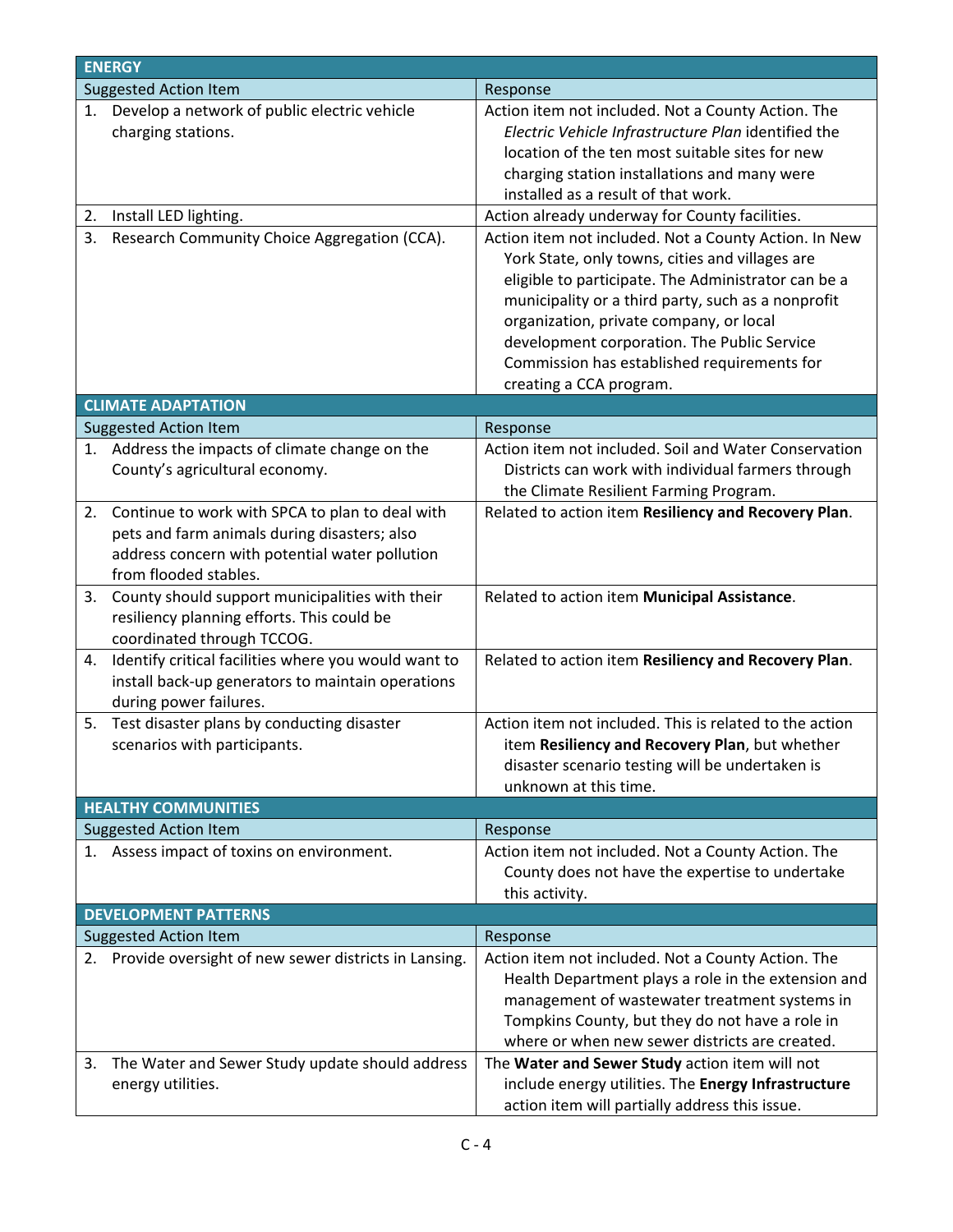| <b>OTHER TOPICS</b>                                                                                                       |                                                                                                                                                                                                                            |  |
|---------------------------------------------------------------------------------------------------------------------------|----------------------------------------------------------------------------------------------------------------------------------------------------------------------------------------------------------------------------|--|
| <b>Suggested Action Item</b>                                                                                              | Response                                                                                                                                                                                                                   |  |
| Dryden is working on municipal internet service -<br>1.<br>the County should work with other towns to do<br>this as well. | Action item not included. Does not address a policy in<br>the Comprehensive Plan. In 2012, the County's<br>Broadband Committee completed its report:<br>Broadband Internet Access for All Residents of<br>Tompkins County. |  |
| Increase cell phone coverage throughout the<br>2.<br>County.                                                              | Action item not included. Does not address a policy in<br>the Comprehensive Plan. The County does not have<br>a direct role in providing this technology.                                                                  |  |
| 3.<br>Research population trends, particularly by age<br>cohorts.                                                         | Action item not included. Does not address a policy in<br>the Comprehensive Plan. Various County<br>Departments explore population trends, including<br>age projections, as part of their regular activities.              |  |

# **Issues**

# Another question raised during the outreach process was

# **Have any important issues arisen in the past five years that are not addressed by the current principles and policies?**

A number of issues were identified. Some of these are already addressed by the current principles and policies in the 2015 Comprehensive Plan. Other issues were not new; in other words, they were extant in 2015 when the Comprehensive Plan was developed and were not included in the document.

It should be noted that while not all the suggested issues were deemed to rise to the level of inclusion in the recommended amendments to the Comprehensive Plan, many of these issues can and will be undertaken by appropriate entities in the course of their work and this Appendix will be reviewed when the Comprehensive Plan is next updated in 2025.

# **New Issues – Not Addressed by Existing Policies**

#### **Drought**

In 2016, Tompkins County and the City of Ithaca were classified as being in a 'severe drought' by the U.S. Drought Monitor. Six Mile Creek and Fall Creek, which supply drinking water to the City of Ithaca and Cornell University, respectively, were at record lows. USGS data showed groundwater levels were lower than normal. The Tompkins County Health Department worked closely together with the City of Ithaca, Cornell University, and Bolton Point Water System to establish redundant backups for each other during these conditions.

The development of the Tompkins County Resiliency and Recovery Plan will incorporate an analysis of that drought and recommendations for community planning for a future drought, is proposed as an Action Item to address this issue.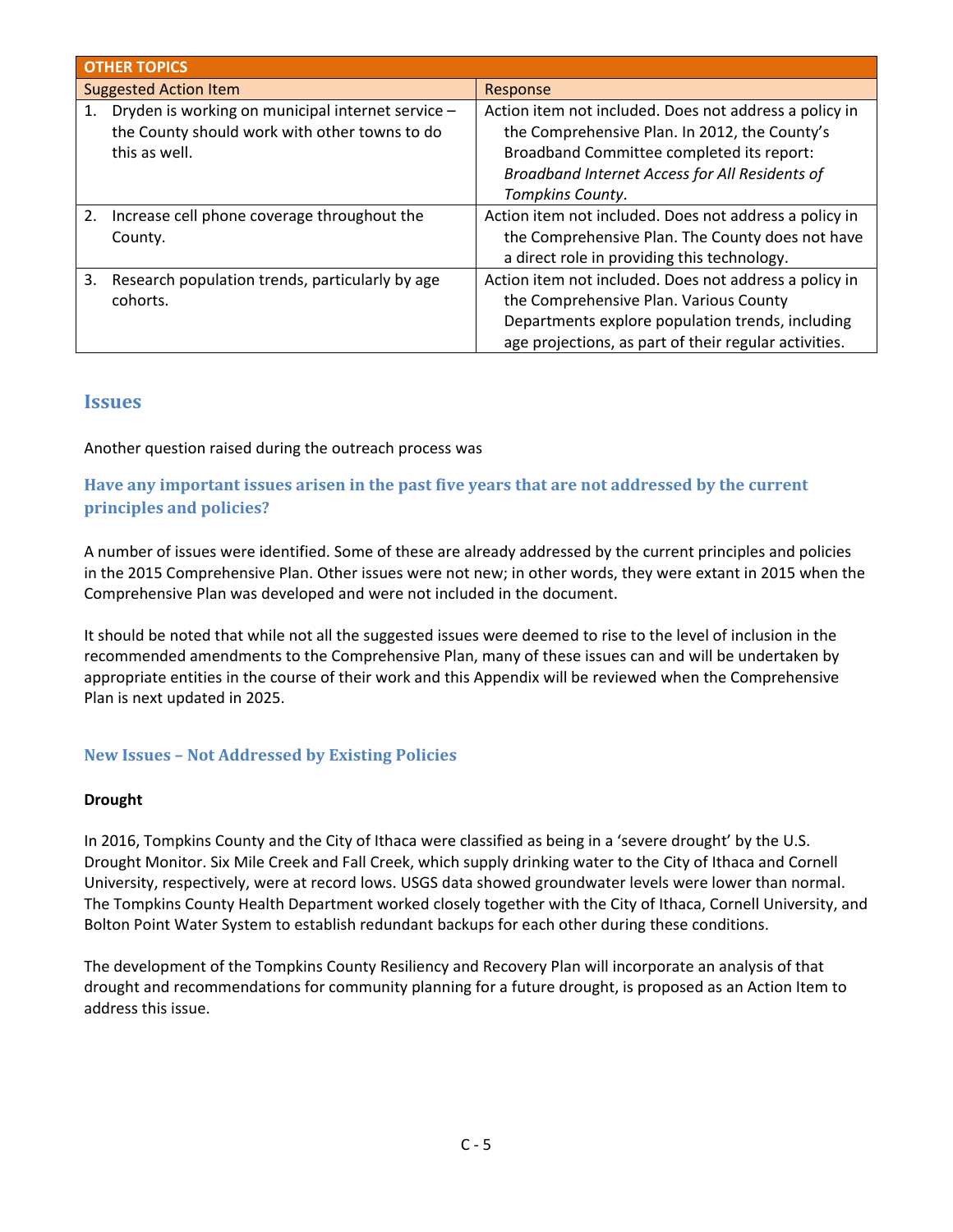#### **5G Mobile Networks and Wireless Systems**

5G Systems were not on the horizon when the 2015 Comprehensive Plan was developed. While the technology is relatively new, its rollout and implementation will largely be the responsibility of private providers, as were earlier networks and systems.

The County does not have a direct role in providing or permitting this technology.

## **Housing Stability and Tenant Protection Act**

The Housing Stability and Tenant Protection Act of 2019 was signed into law on June 14, 2019. While a thorough review of the law has not been completed, a few points are worth noting. Any local (i.e., city, town or village) legislative body can declare a housing emergency for all or part of its housing if the vacancy rate is not in excess of five percent. If such an emergency is declared, a rent guidelines board for the county must be established by the State Commissioner of Housing and Community Renewal "upon a recommendation of the county legislature which recommendation shall be made within thirty days after the first local declaration of an emergency." That board establishes annual guidelines for rent adjustments.

The County's role in this process is secondary and only follows action by a local municipality.

# **New Issues – Addressed by Existing Policies**

# **Harmful Algal Blooms (HABs)**

Cyanobacterial blooms, also known as harmful algal blooms (HABs), have been detected in Cayuga Lake and in Owasco Lake in recent years and are of great concern for public health officials for potential impacts on recreational users of the water and public water supplies. In early 2018, the Governor's Office announced the creation of committees to develop action plans to address HABs. The \$65 million initiative to combat HABs in Upstate New York includes Cayuga and Owasco Lakes. The HABs action plans for Cayuga and Owasco Lakes identify contributing factors fueling HABs and priority projects to manage water quality.

The preparation of a detailed countywide HABs strategy based on the Cayuga Lake and Owasco Lake HABs Action Plans is proposed as an Action Item to address this issue.

#### **Natural Gas Moratorium in Lansing**

In 2014, NYSEG proposed a new pipeline to bring natural gas from Freeville to the Warren Road area of Lansing; the current infrastructure had reached its capacity to safely and reliably deliver natural gas to Lansing. Instead, after community concerns were raised regarding the greenhouse gas emissions implications of this proposal, NYSEG imposed a moratorium on new gas customers in Lansing in 2015 and then proposed a plan to increase reliability to existing customers by reducing demand (or increasing supply) of natural gas through its non-pipe alternatives request for proposals that is ongoing at this time.

In order to address this and related issues, there is a proposed action item to work with the Public Service Commission, state agencies, and NYSEG to support energy infrastructure in the County that advances the County's greenhouse gas emissions goals, while supporting the County's Economic Development Strategy and Housing Strategy.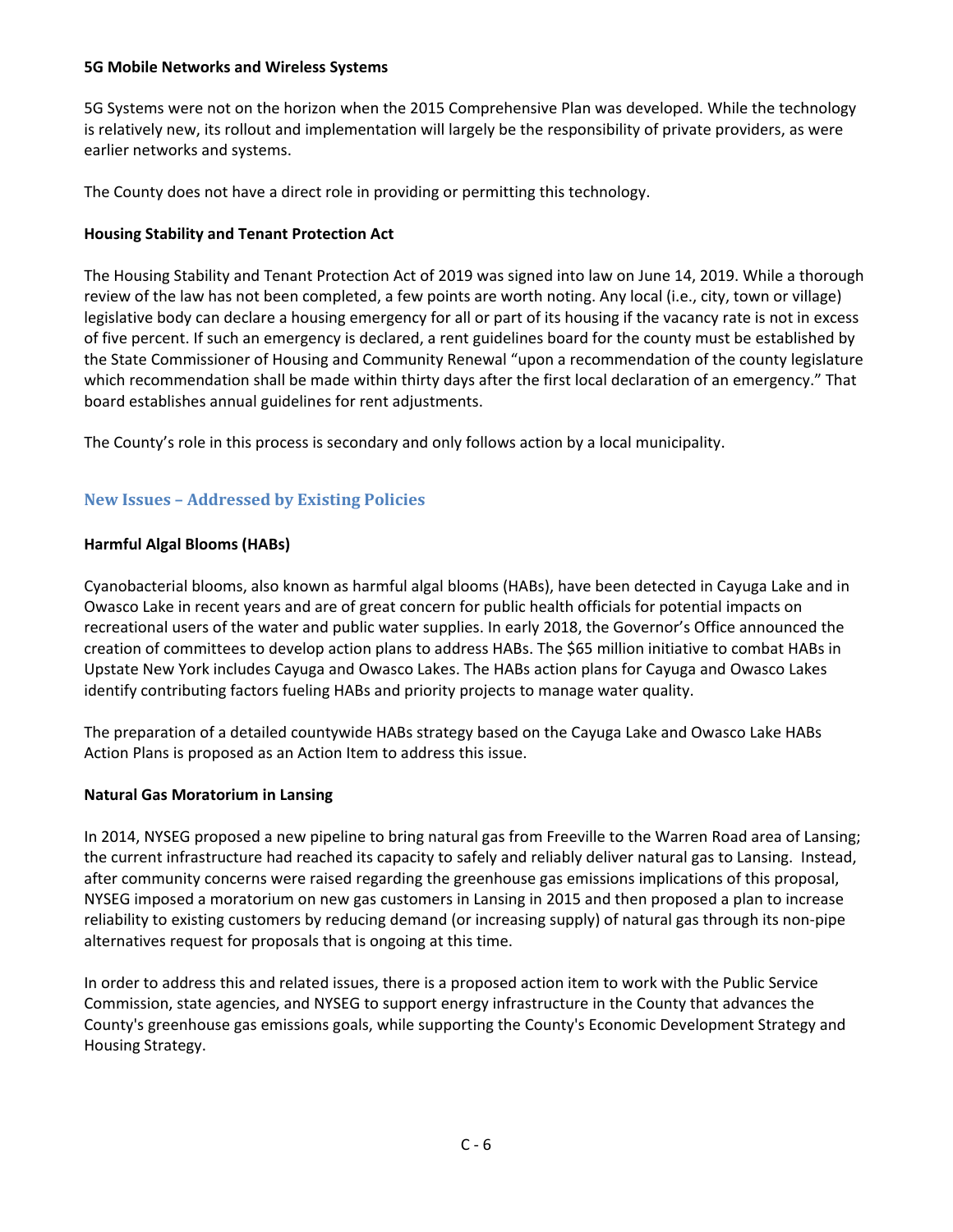#### **IPCC Special Report on Global Warming**

The Intergovernmental Panel on Climate Change (IPCC) is the United Nations body for assessing the science related to climate change. In October 2018, IPCC released a report on the impacts of global warming of 1.5°C above pre-industrial levels. The report found that maintaining a temperature rise to below 1.5°C is possible, but only through "rapid and far-reaching transitions in energy, land, urban and infrastructure..., and industrial systems." The report concluded that in order to achieve the 1.5°C target, global net anthropogenic  $CO<sub>2</sub>$ emissions must reach net zero by around 2050.

In order to address this issue, there are proposed Action Items to implement the Energy Strategy (2019), including undertaking an inventory and analysis of County facilities and fleet to determine a financially sound path to net-zero emissions.

# **Lead Contamination in Lansing**

In 2016, the EPA entered into a Consent Order with the Lansing Rod and Gun Club in which the EPA found that the "continued handling and disposal of lead shot at the Club may present an endangerment to health or the environment." The order gave the Club the option of permanently prohibiting shooting activities that use lead ammunition or implementing a plan to ensure that shooting will no longer be into or over Salmon Creek and adjacent wetlands. While the Club has pursued the second option, proposing to relocate shooting activities away from the creek and wetlands, there has been significant public opposition to the plan and public concern about the impact of fifty years of lead ammunition on Salmon Creek and groundwater quality.

It has been suggested that the County should assess impact of lead toxins on environment. The County does not have the expertise to undertake this activity. Other potential actions the county could take would be to hire a contractor to perform monitoring of water quality upstream and downstream of identified contamination sites as well as conducting soil tests for toxins. However, there are 27 contaminated sites identified in the State's Environmental Site Remediation Database and that list does not include the Lansing site. The cost of such an extensive monitoring program would be great, and even if pollution of the water were found, the County would not be in a position to act – that would be up to the State or Federal governments.

In addition, according to a recent news report, Bolton Point had tested its water, finding it to be safe, and soil tests conducted by the Town of Lansing near Ludlowville Falls did not find measurable lead contamination.

The County has been approached to ban the use of lead ammunition at the ten shooting ranges in the County, as part of its Health Regulations, which could move forward outside of the scope of the Comprehensive Plan.

# **Emerging Pollutants in Cayuga Lake**

Emerging pollutants include mainly chemicals found in pharmaceuticals, personal care products, pesticides, industrial and household products, metals, surfactants, industrial additives and solvents. Many of them are used and released continuously into the environment even in very low quantities and some may cause chronic toxicity, endocrine disruption in humans and aquatic wildlife and the development of bacterial pathogen resistance. Individual commenters mentioned both microplastics and per-and poly-fluoroalkyl substances (PFAS).

A collaborative effort by individuals at the Ithaca Area Wastewater Treatment Facility, Cornell University, and Ithaca College has been monitoring emerging pollutants locally since 2014. Confirmed pollutants include, among others, pesticides, flame retardants, medications (pharmaceuticals, veterinary medicines and illicit drugs), personal care products (a source of microbeads-since banned in the U.S.), and PFOAs.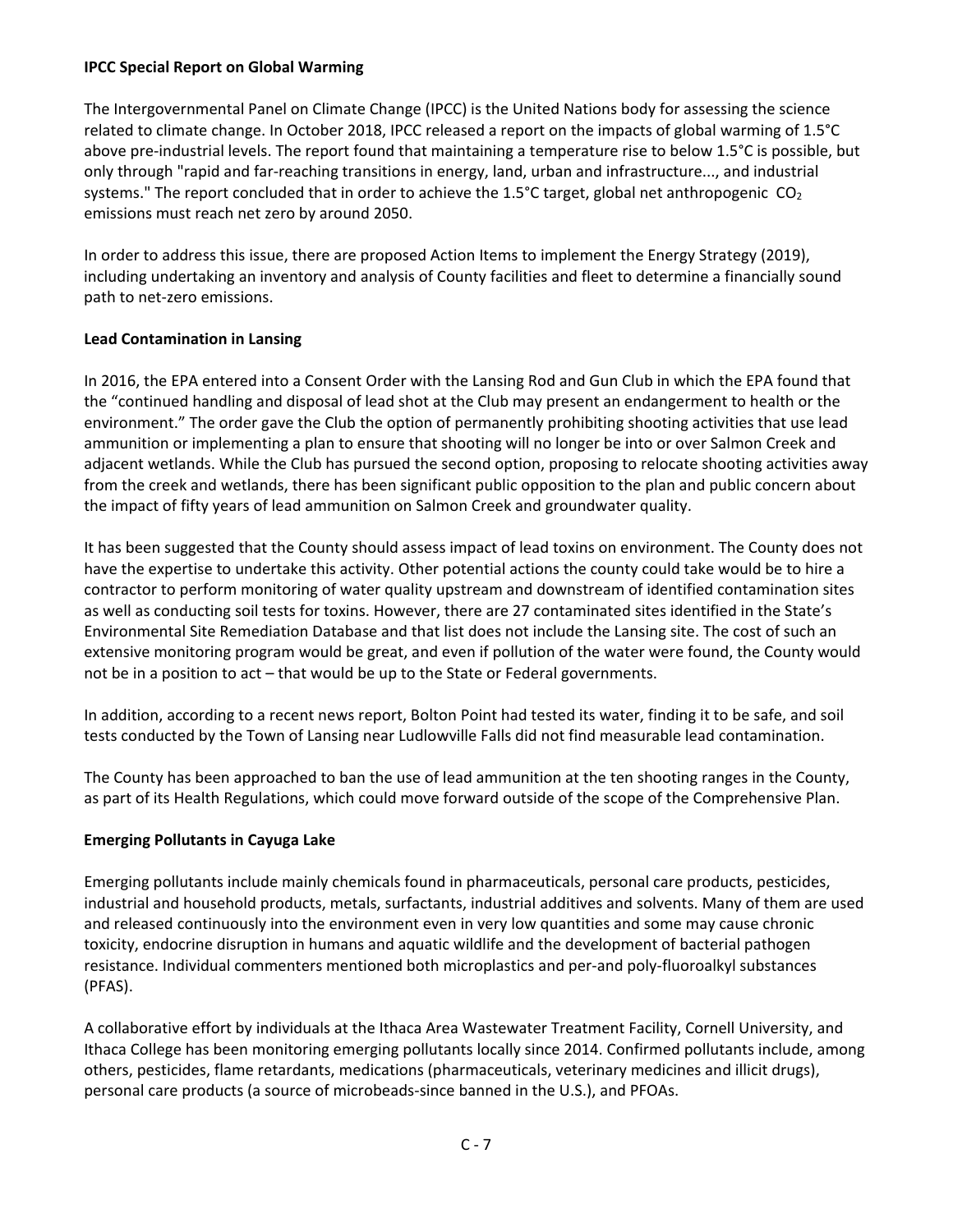Action has been occurring at the state, national and international levels to address some of these contaminants.

- − Emerging Contaminants In 2018, New York State announced \$200 million in grant funding to help communities address emerging contaminants in their drinking water supplies by upgrading drinking water systems.
- − Medications Locally, the community has established three ways to dispose of medication –regular disposal events (usually twice per year), nine drop boxes available year-round, and several pharmacies that will take back medicines.
- − Microbeads As of 2016, the use of microbeads has been banned in the U.S.
- − Microplastics In 2019, New York State passed a ban on plastic bags that would take effect in March 2020. These bags break down into microplastics.
- − PFOS and PFOA Between 2000 and 2002, PFOS was phased out of production in the U.S. by its primary manufacturer. In 2006, eight major companies agreed to phase out their global production of PFOA and related chemicals.

As of this writing, the County is exploring ways to educate the community about the plastic bag ban. The County is also considering whether to impose a fee on paper carryout bags, the proceeds from which would be used to purchase and distribute reusable bags, with priority given to low- and fixed-income communities.

| <b>Identified Issue/Concern</b>                       | <b>Response</b>                                            |
|-------------------------------------------------------|------------------------------------------------------------|
| Local parking regulations.                            | Not a new issue. Concern with parking regulations has      |
|                                                       | been a local issue for years.                              |
| The plan should address the Sheriff's Department (and | Not a new issue. The Comprehensive Plan is primarily       |
| other law enforcement) since they are a large local   | focused on the built and natural environment and           |
| expenditure.                                          | does not address social service types of concerns.         |
| Dryden is working to get its own broadband/internet   | Not a new issue. In 2012, the County's Broadband           |
| access in rural areas. Can the County do the same?    | Committee completed its report: Broadband Internet         |
|                                                       | Access for All Residents of Tompkins County. One of        |
|                                                       | their findings is that there will be no sole source of     |
|                                                       | funding available that will be sufficient for a project of |
|                                                       | this scope.                                                |
| Connect resiliency with community preparedness.       | Not a new issue. Already partially addressed in the        |
|                                                       | County's Hazard Mitigation Plan and will be expanded       |
|                                                       | in the Tompkins County Resiliency and Recovery Plan.       |
| Public health preparedness for parasites and diseases | Not a new issue. County Planning and Sustainability        |
| to be expected due to climate change.                 | works closely with Department of Health on resiliency      |
|                                                       | and recovery planning.                                     |
| Housing supply should address aging population        | Not a new issue. The 2016 Housing Needs Assessment         |
| needs.                                                | identified the need to address (a) the existing deficit of |
|                                                       | 100-200 subsidized senior apartments; (b) the need for     |
|                                                       | at least one Medicaid Assisted Living Program facility;    |
|                                                       | and (c) market-rate senior housing units with services     |
|                                                       | and congregate care facilities.                            |
| Salt contamination in Cayuga Lake is over 20 mg/L -   | Not a new issue. There is no drinking water standard       |
| considered unsafe for people with hypertension and    | for sodium. The Water Resources Council researched         |
| for infants - need to address this contamination.     | this issue and identified some groundwater sources         |
|                                                       | with slightly greater than 20 mg/L of sodium, which        |
|                                                       | should not be used for drinking by people on severely      |
|                                                       | restricted sodium diets, but not near the 270 mg/L         |
|                                                       | threshold, which should not be consumed by people          |
|                                                       | on moderately restricted sodium diets.                     |

#### **Other Issues and Concerns**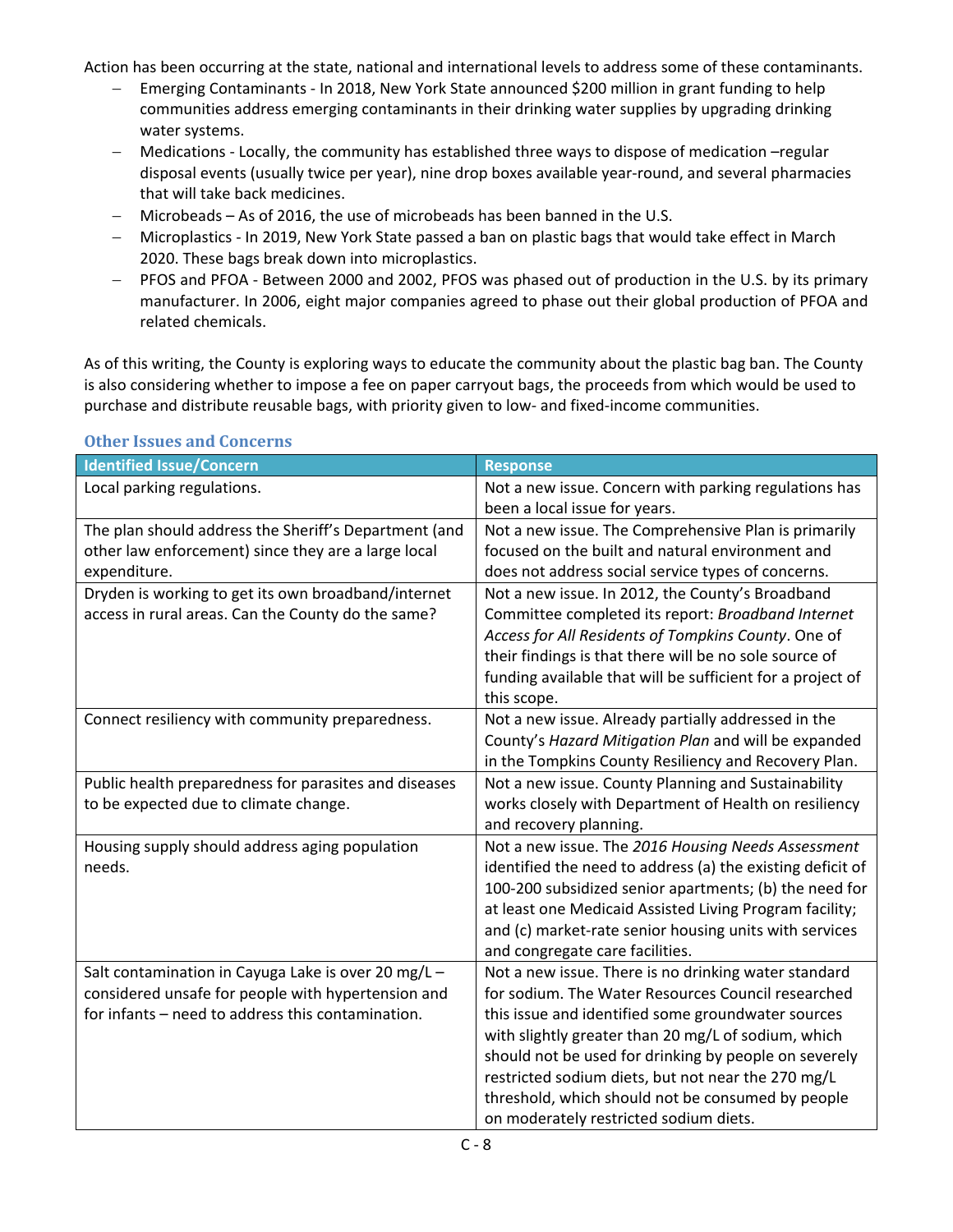| Identified Issue/Concern, cont.                         | <b>Response</b>                                                                                |
|---------------------------------------------------------|------------------------------------------------------------------------------------------------|
| Concentrated Animal Feedlot Operations (CAFOs) need     | Not a new issue. New York State regulates CAFOs. DEC                                           |
| to balance land use with environmental impacts.         | has been involved with the permitting of CAFOs since                                           |
|                                                         | 1999. The DEC established a new General Permit for                                             |
|                                                         | CAFOs effective July 9, 2019.                                                                  |
| The County needs to prepare for a population influx     | Not a new issue. While it is an international issue, it is                                     |
| from climate change.                                    | one we can prepare for by tracking population trend                                            |
|                                                         | data to determine early if we start to see signs of this                                       |
|                                                         | happening and continuing to focus on directing                                                 |
|                                                         | development primarily to nodes where housing is                                                |
|                                                         | located near jobs and activities to help prepare for any                                       |
|                                                         | influx of people to the area.                                                                  |
| Prepare for an aging population. Services for elderly,  | Not a new issue. The Comprehensive Plan is primarily                                           |
| such as transportation, activities and programs; senior | focused on the built and natural environment and                                               |
| housing, healthcare services (doctors and clinics);     | does not address social service types of concerns.                                             |
| Ithaca CarShare at remote elderly housing sites;        |                                                                                                |
| Nursing homes have a shortage of personnel;             |                                                                                                |
| management of nursing homes is a concern; shortage      |                                                                                                |
| of home health aides.                                   |                                                                                                |
| Recycling reductions.                                   | There have been significant changes in recycling                                               |
|                                                         | markets that impact Tompkins County. The County                                                |
|                                                         | Department of Recycling and Materials Management is                                            |
|                                                         | fully aware of these changes and has responded with                                            |
|                                                         | new guidelines for recycling in Tompkins County.                                               |
| Use of lake water for cooling if the power plant is     | Not an issue at this time. There is an existing SPDES                                          |
| converted to a data center.                             | permit that allows the use of lake water for cooling the                                       |
|                                                         | power plant. This allows a flow of 245 million gallons<br>per day for condenser cooling water. |
| Small farms in the hamlet of Newfield may not be        | Restricting agricultural operations in villages and                                            |
| appropriate due to impacts of livestock.                | hamlets is a town/village function.                                                            |
| The County should prepare a parks and recreation plan   | The County does not own any parks, trails, or other                                            |
| for the entire county.                                  | recreation facilities - although there are numerous                                            |
|                                                         | state and local resources that serve the County and                                            |
|                                                         | the County Tourism program funds many parks and                                                |
|                                                         | trail improvement projects.                                                                    |
| TCAT has again served over four million riders and      | Tompkins County is a member of the TCAT Board of                                               |
| planning for expanding services is overdue.             | Directors and is one of the three major local funders of                                       |
|                                                         | this service. The recently completed TCAT Strategic                                            |
|                                                         | Plan: 2018-2030 identifies a multitude of short-term                                           |
|                                                         | and long-term actions for TCAT to undertake. As a                                              |
|                                                         | collaborating partner, the County will be asked to play                                        |
|                                                         | a role under TCAT's leadership.                                                                |
| There are new wetland maps for the county.              | This is acknowledged in the review of information                                              |
|                                                         | contained in the 2015 Comprehensive Plan.                                                      |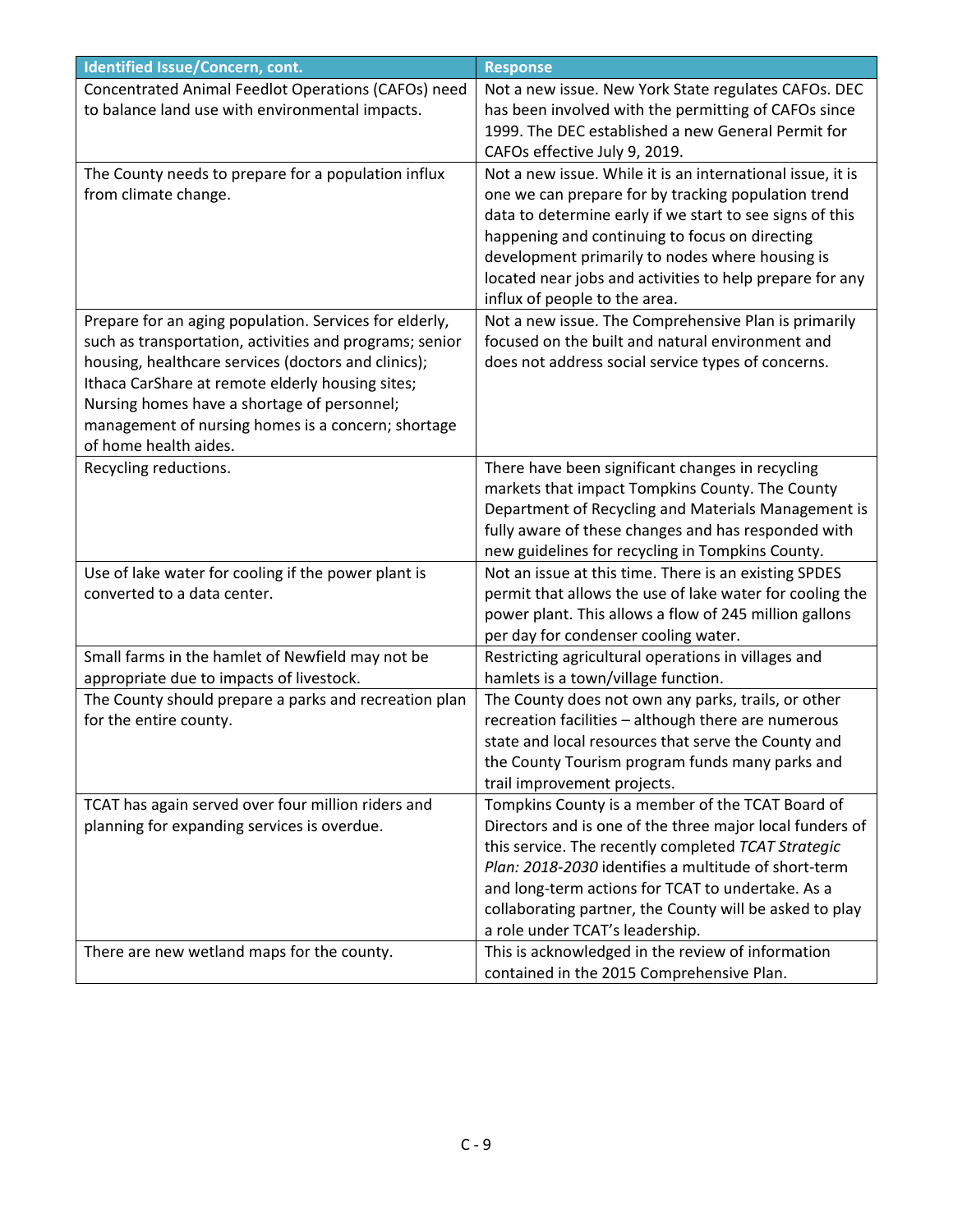# **Miscellaneous Comments**

Participants in various meetings provided other comments. These are presented below with occasional responses from staff.

| <b>Comment</b>                                                                                                                                                                                                     | <b>Response</b>                                                                                                                                                                                                                                                                                                                                                                                                                                              |
|--------------------------------------------------------------------------------------------------------------------------------------------------------------------------------------------------------------------|--------------------------------------------------------------------------------------------------------------------------------------------------------------------------------------------------------------------------------------------------------------------------------------------------------------------------------------------------------------------------------------------------------------------------------------------------------------|
| The Actions Items should be listed in priority order.                                                                                                                                                              | The timeliness of actions sometimes depends on<br>outside actions or sources of funding which can be<br>unpredictable. It is the County's intention to<br>pursue all the actions on the list of Action Items.                                                                                                                                                                                                                                                |
| The "Resiliency and Recovery Plan" Action Item is<br>the most important.                                                                                                                                           | No response. We decided not to list action items<br>in priority order [see above].                                                                                                                                                                                                                                                                                                                                                                           |
| Change the term "Cross-Cutting Action" to<br>"Collaborative Action."                                                                                                                                               | The term was dropped altogether.                                                                                                                                                                                                                                                                                                                                                                                                                             |
| Show how Action Items address multiple<br>Principles.                                                                                                                                                              | We tried several ways to do this, but all were<br>bulky and/or confusing. The Plan states clearly<br>that the principles and policies in the plan are<br>interrelated.                                                                                                                                                                                                                                                                                       |
| Why is the "Watershed Rules and Regulations"<br>Action Item focused on working with other<br>counties and not on working with municipalities in<br><b>Tompkins County?</b>                                         | Watershed rules and regulations are adopted by<br>water purveyor(s) and are enforced by County<br>Health Departments. In the case of Cayuga Lake,<br>there are seven County Health Departments that<br>would be charged with enforcement of any rules<br>developed.                                                                                                                                                                                          |
| The Water Resources policy "Protect streams and<br>their watersheds to maintain water quality,<br>manage stormwater and flooding, and enhance<br>ecological diversity" should be amended to add<br>water quantity. | We will consider this when the Plan is updated in<br>2025.                                                                                                                                                                                                                                                                                                                                                                                                   |
| The Comprehensive Plan should have an index.                                                                                                                                                                       | We will consider this when the Plan is updated in<br>2025.                                                                                                                                                                                                                                                                                                                                                                                                   |
| There is a Boston-based firm that looks at methane<br>emissions in greenhouse gas emissions inventories.                                                                                                           | We will look into this when undertaking the "GHG<br>Emissions Inventory" Action Item.                                                                                                                                                                                                                                                                                                                                                                        |
| Has the County achieved its targets established in<br>previous plans, particularly green fleet targets?                                                                                                            | The County has established a target to reduce its<br>greenhouse gas emissions by 80% by 2050. As part<br>of that effort, the County has made strides<br>towards converting its fleet to hybrid and plug-in<br>electric vehicles (PEV). At present, the County is<br>analyzing its fleet to tailor a long-term schedule<br>for conversion and rightsizing its fleet and has<br>committed to purchasing PEVs to replace existing<br>gasoline powered vehicles. |
| Schuyler County Cooperative Extension is looking<br>for state grant funding to help manage their green<br>fleet.                                                                                                   | The County has received a NYSERDA Clean Energy<br>Community grant to, in part, to implement the<br>program described above.                                                                                                                                                                                                                                                                                                                                  |
| Is the County aware of the Energy Smart<br>Community behind the meter project?                                                                                                                                     | Yes.                                                                                                                                                                                                                                                                                                                                                                                                                                                         |